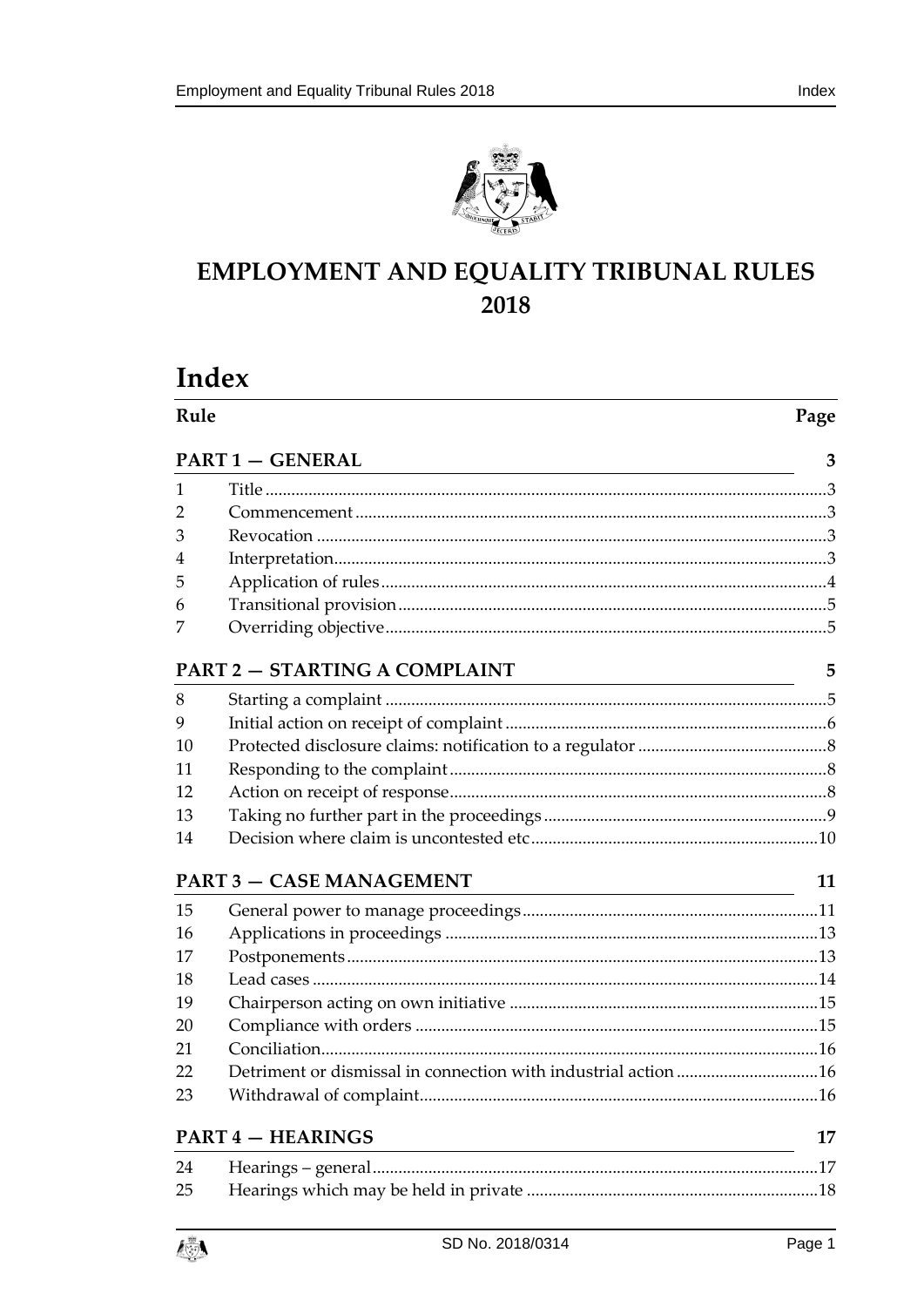| 26 |                                                                                                                                                    |    |
|----|----------------------------------------------------------------------------------------------------------------------------------------------------|----|
| 27 |                                                                                                                                                    |    |
| 28 |                                                                                                                                                    |    |
|    | <b>PART 5 - DECISIONS</b><br><u> 1989 - Johann Barn, mars ann an t-Amhain an t-Amhain an t-Amhain an t-Amhain an t-Amhain an t-Amhain an t-Amh</u> | 21 |
| 29 |                                                                                                                                                    |    |
| 30 |                                                                                                                                                    |    |
| 31 |                                                                                                                                                    |    |
| 32 |                                                                                                                                                    |    |
| 33 |                                                                                                                                                    |    |
| 34 |                                                                                                                                                    |    |
| 35 |                                                                                                                                                    |    |
| 36 |                                                                                                                                                    |    |
| 37 |                                                                                                                                                    |    |
| 38 |                                                                                                                                                    |    |
| 39 |                                                                                                                                                    |    |
|    | PART 6 - COSTS                                                                                                                                     | 30 |
| 40 |                                                                                                                                                    |    |
| 41 |                                                                                                                                                    |    |
|    | <b>PART 7- SUPPLEMENTAL</b>                                                                                                                        | 35 |
| 42 |                                                                                                                                                    |    |
| 43 | Proceedings involving the Manx National Insurance Fund 35                                                                                          |    |
| 44 |                                                                                                                                                    |    |
| 45 |                                                                                                                                                    |    |
| 46 |                                                                                                                                                    |    |

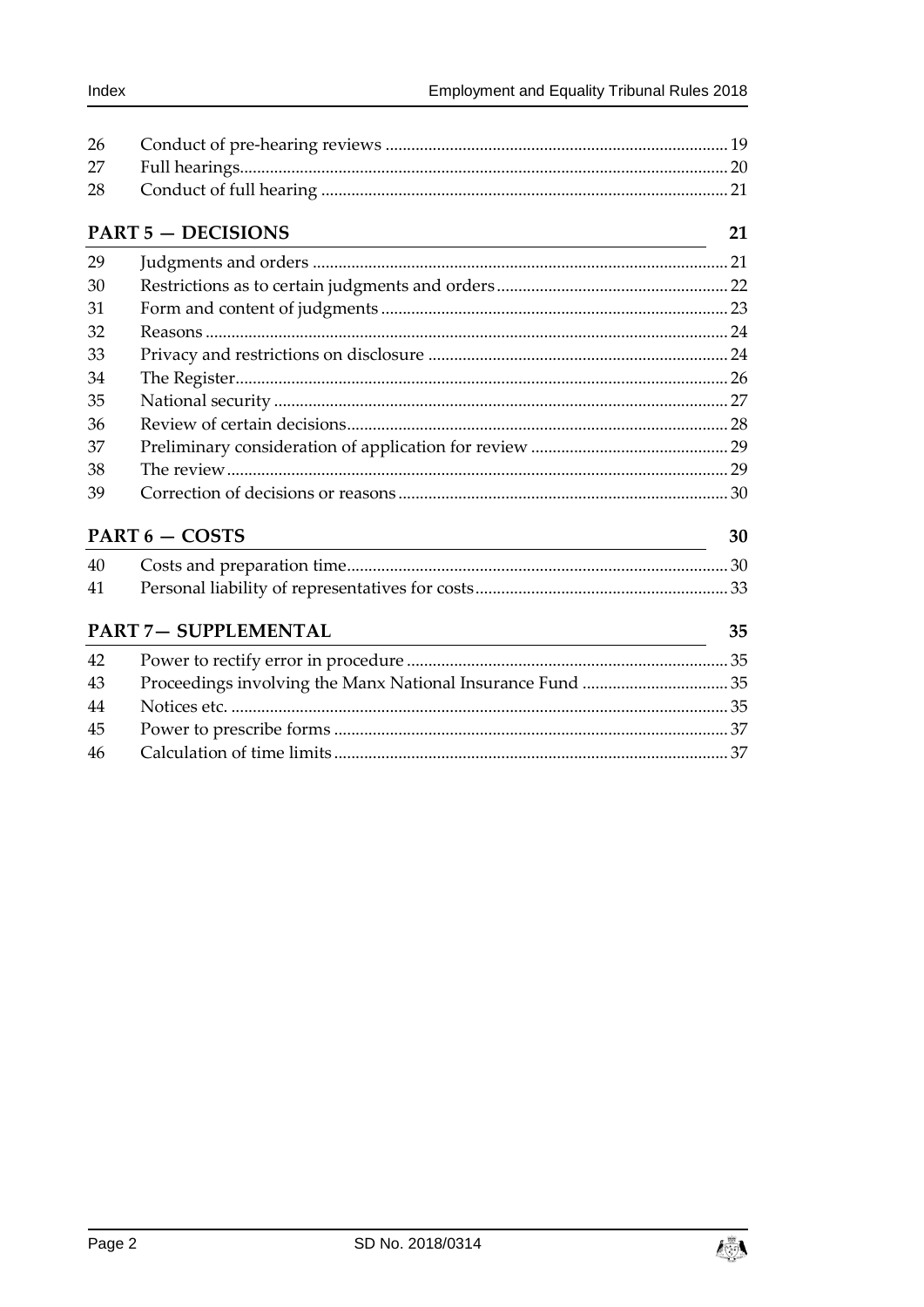Statutory Document No. 2018/0314



*Equality Act 2017*

# **EMPLOYMENT AND EQUALITY TRIBUNAL RULES 2018**

*Laid before Tynwald: 15 January 2019 Coming into Operation: 1 January 2019*

<span id="page-2-0"></span>The Council of Ministers, after consulting the Deemsters<sup>1</sup>, makes the following Rules under paragraphs 4 to 30 of Schedule 17 to the Equality Act 2017.

# **PART 1 — GENERAL**

#### <span id="page-2-1"></span>**1 Title**

These Rules are the Employment and Equality Tribunal Rules 2018.

#### <span id="page-2-2"></span>**2 Commencement**

These Rules come into operation on 1 January 2019.

#### <span id="page-2-3"></span>**3 Revocation**

Subject to rule [6,](#page-4-0) the Employment Tribunal Rules  $2008^2$  are revoked.

#### <span id="page-2-4"></span>**4 Interpretation**

In these Rules —

- "**the Chairperson**" means the chairperson of the Tribunal, and includes a deputy chairperson of the Tribunal;
- "**the Clerk**" means the person for the time being appointed pursuant to section 9 of the Tribunals Act 2006 to act as clerk of the Tribunal, and includes an acting clerk and a person acting with the authority of the Clerk;
- "**complaint**" includes a claim, reference, application or appeal to the Tribunal and "**complainant**" has a corresponding meaning;

 $\overline{a}$ 

<sup>1</sup> As required by paragraph 4 of Schedule 17 to the Equality Act.

<sup>2</sup> SD 887/08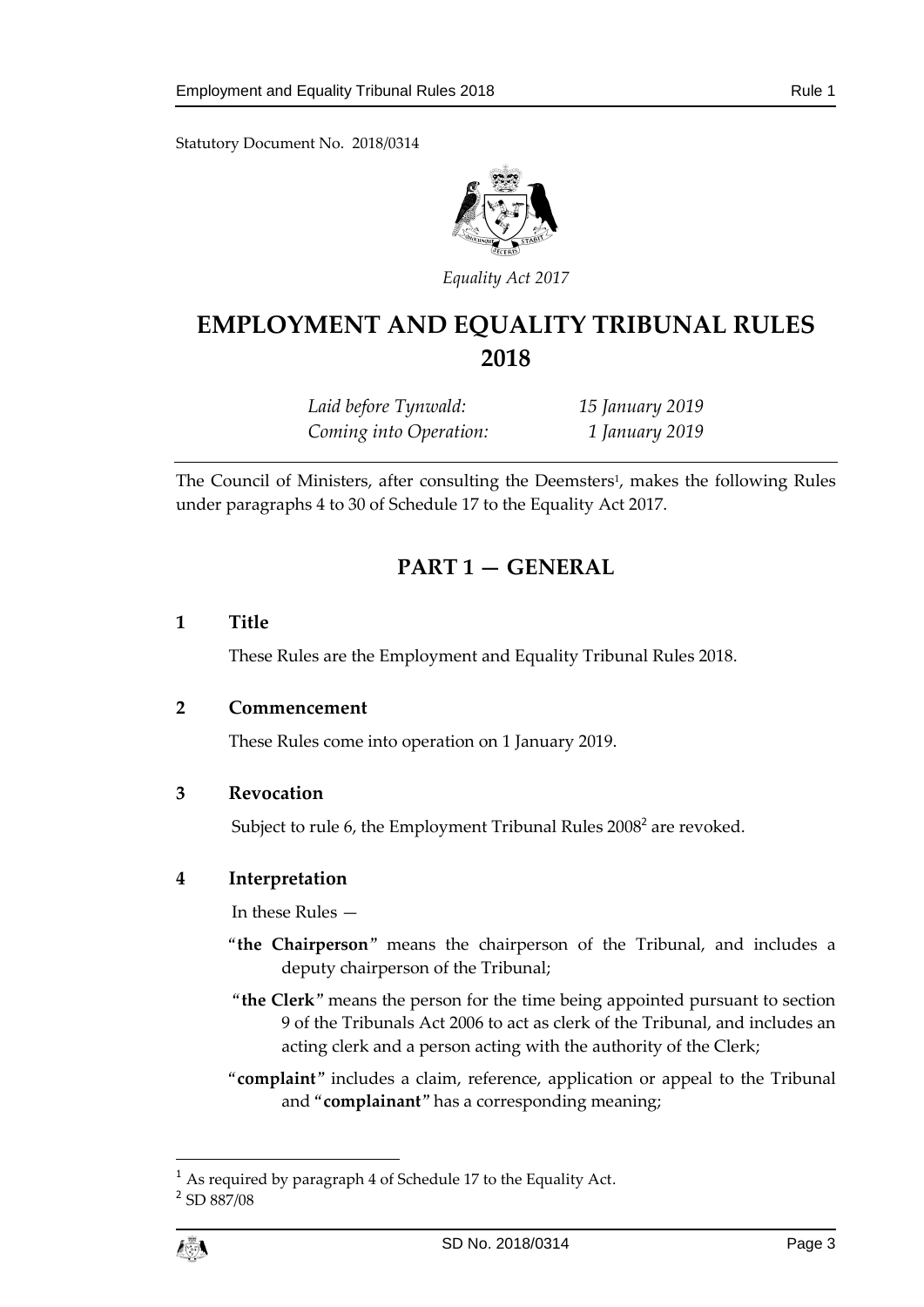- "**costs**" means fees, charges, disbursements or expenses incurred by or on behalf of a party in relation to the proceedings in question, including expenses that witnesses incur for the purpose of, or in connection with, attendance at a Tribunal hearing;
- "**electronic communication**" has the same meaning as in the Electronic Transactions Act 2000;
- "**the Employment Act**" means the Employment Act 2006;
- "**employment proceedings**" means proceedings before the Tribunal in which it has jurisdiction by virtue of section 110, 111 or 118 of the Equality Act;
- "**the Equality Act**" means the Equality Act 2017;
- "**hearing**" means a pre-hearing review, a review hearing, a full hearing or a sitting of the Chairperson or the Tribunal duly constituted for the purpose of receiving evidence, hearing addresses and witnesses or doing anything lawful to enable the Chairperson or Tribunal to reach a decision on any question;
- "**legally represented**" means having the assistance of an advocate (including where the advocate is the receiving party's employee);
- "**present**" means deliver (by any means permitted under Rule [44\)](#page-34-3) to the office of the Tribunals' Centralised Administration;
- "**the Register**" means the register of complaints, judgments, orders and written reasons kept in accordance with rule [34;](#page-25-0)
- "**relevant officer**" has the meaning given by section 102(1) of the Equality Act;
- "**respondent**", in relation to a complaint, means the person or persons against whom the complaint is made;
- "**the Tribunal**" means the Employment and Equality Tribunal;
- "**wasted costs order**" has the meaning given by rule [41\(](#page-32-0)2) and "**wasted costs**" has the meaning given by rule [41\(](#page-32-0)3); and
- "**writing**" includes writing delivered by means of electronic communication.

#### <span id="page-3-0"></span>**5 Application of rules**

- (1) These Rules apply in relation to all proceedings before the Tribunal which are started after the coming into operation of these Rules (see rules [2](#page-2-2) and [6\)](#page-4-0).
- (2) Subject to the provisions of these Rules, the Tribunal or Chairperson may regulate its, his or her own procedure.
- (3) Where proceedings are referred to the Tribunal by the High Court, these Rules apply to those proceedings as if they had been started in the Tribunal by the complainant.

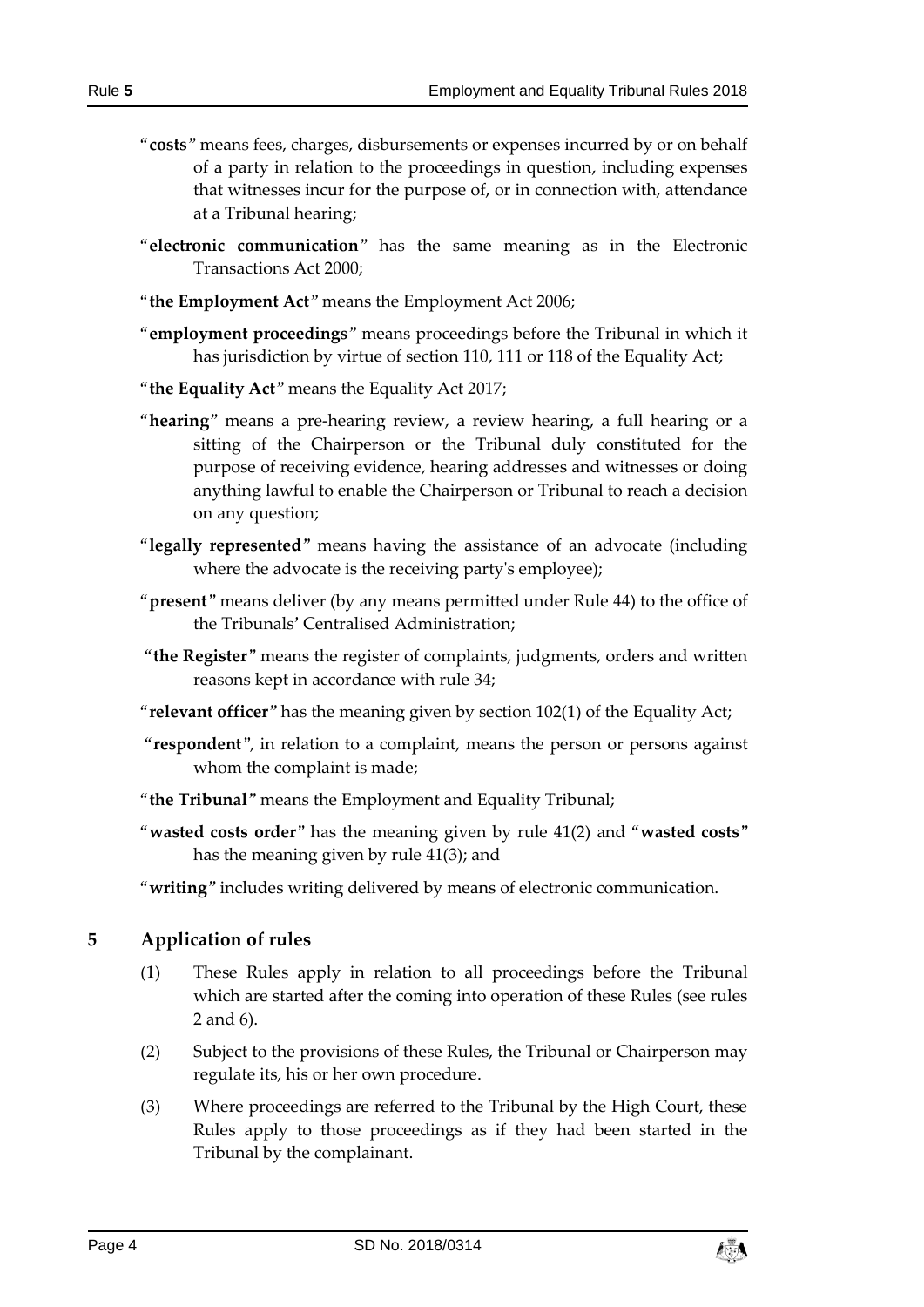# <span id="page-4-0"></span>**6 Transitional provision**

- (1) The Employment Tribunal Rules 2008 continue to apply to proceedings which immediately before the coming into operation of these Rules are pending before the Employment Tribunal (and are transferred to the Tribunal by section 103(6)(a) of the Equality Act).
- (2) Accordingly, in their application to those proceedings, references in those Rules to the Employment Tribunal shall be construed as references to the Tribunal.

# <span id="page-4-1"></span>**7 Overriding objective**

- (1) The overriding objective of these Rules is to enable the Tribunal and the Chairperson to deal with cases justly.
- (2) Dealing with a case justly includes, so far as practicable  $-$ 
	- (a) ensuring that the parties are on an equal footing;
	- (b) dealing with the case in ways which are proportionate to the importance and complexity of the issues;
	- (c) avoiding unnecessary formality and seeking flexibility in the proceedings;
	- (d) avoiding delay, so far as compatible with proper consideration of the issues; and
	- (e) saving expense.
- (3) The Tribunal or Chairperson must seek to give effect to the overriding objective when it, he or she —
	- (a) exercises any power given to it, him or her by these Rules; or
	- (b) interprets these Rules.
- <span id="page-4-2"></span>(4) The parties must assist the Tribunal or the Chairperson to further the overriding objective.

# **PART 2 — STARTING A COMPLAINT**

# <span id="page-4-3"></span>**8 Starting a complaint**

- (1) A complaint shall be brought before the Tribunal by the complainant presenting to the Clerk the details of the complaint in writing in a form prescribed under rule [45.](#page-36-0)
- (2) Those details must include all of the following information
	- (a) the complainant's name;
	- (b) the complainant's address;
	- (c) the name (so far as known to the complainant) of each person against whom the complaint is made (the respondent);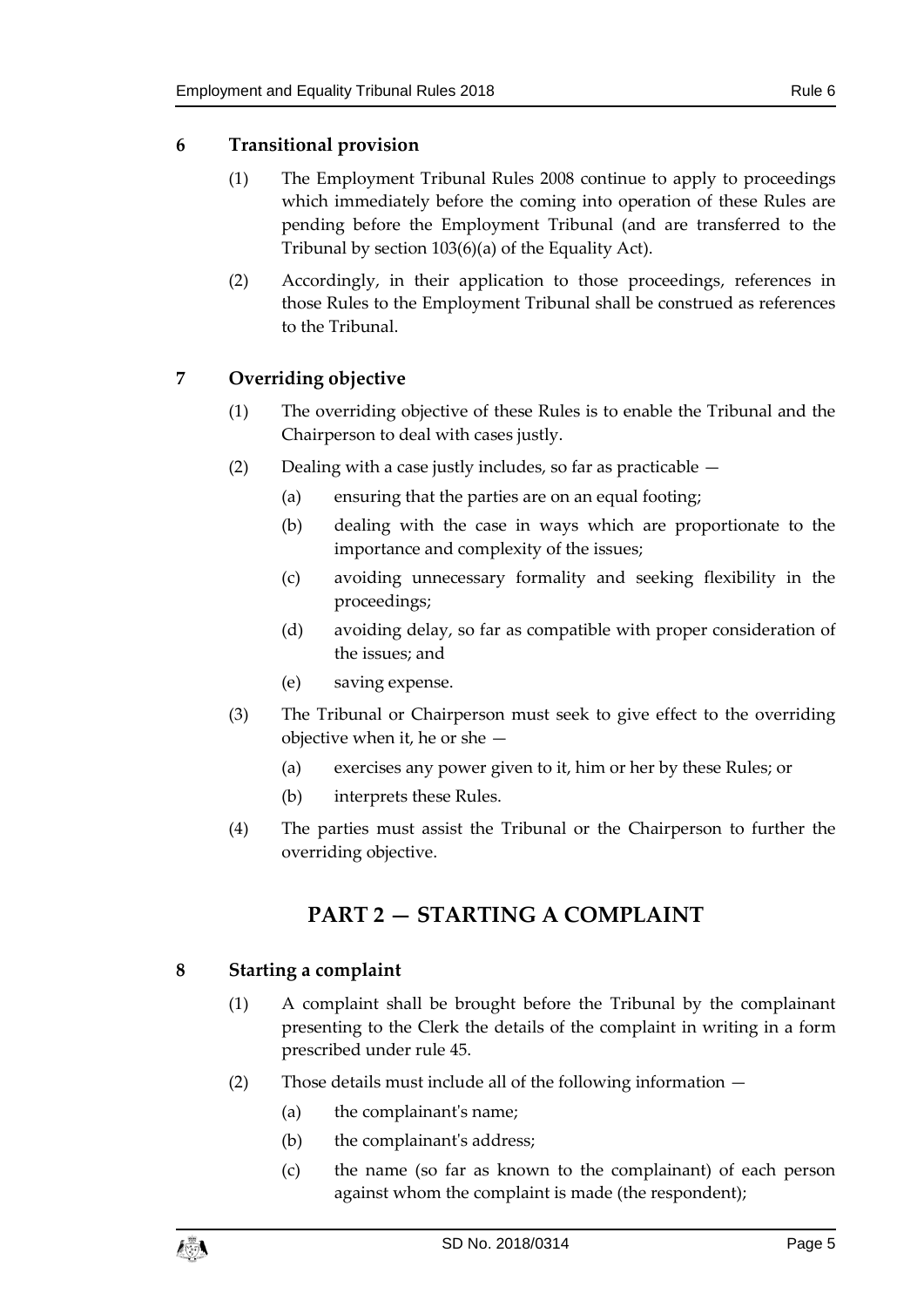- (d) each respondent's address (so far as known to the complainant);
- (e) details of the complaint (including a brief summary of the facts giving rise to it); and
- (f) whether or not the complainant is or was an employee of the respondent.
- (3) Two or more complainants may not present their complaints in the same document.

#### <span id="page-5-0"></span>**9 Initial action on receipt of complaint**

- (1) On receiving a complaint (including a complaint which is re-presented after being returned to the complainant under paragraph (2)), the Clerk must consider what action to take under this rule.
- (2) If the complaint
	- (a) is not in the prescribed form; or
	- (b) does not include all the information required by rule [8\(](#page-4-3)2); or
	- (c) is made outside a relevant time-limit imposed by a statutory provision, and does not include an application to the Tribunal to extend the time for bringing the complaint (with an explanation why the complainant could not comply with the time limit),

the Clerk must, not later than 14 days after receipt, return it to the complainant, indicating in what form it should be or what information or other matters should be included in it, and the complaint shall be treated as if it had not been presented.

- (3) If the complaint includes an application and explanation as mentioned in paragraph (2)(c), the Clerk must, not later than 14 days after receipt, refer the complaint to the Chairperson.
- (4) If it appears to the Clerk that for any reason (other than the expiry of a relevant time-limit imposed by a statutory provision) the Tribunal does not have power to consider the complaint, he or she must, not later than 14 days after receipt, refer the complaint to the Chairperson.
- (5) On a reference under paragraph (3) or (4) the Chairperson must either  $-$ 
	- (a) decide whether
		- (i) the complaint should be accepted out of time, in accordance with the criteria applying to the exercise of the power to extend the time-limit; or
		- (ii) the Tribunal has power to consider the complaint,

as the case may be, without a hearing, or

(b) order that such a decision shall be made at a pre-hearing review;

and inform the Clerk in writing of his or her decision or order (with his or her reasons).

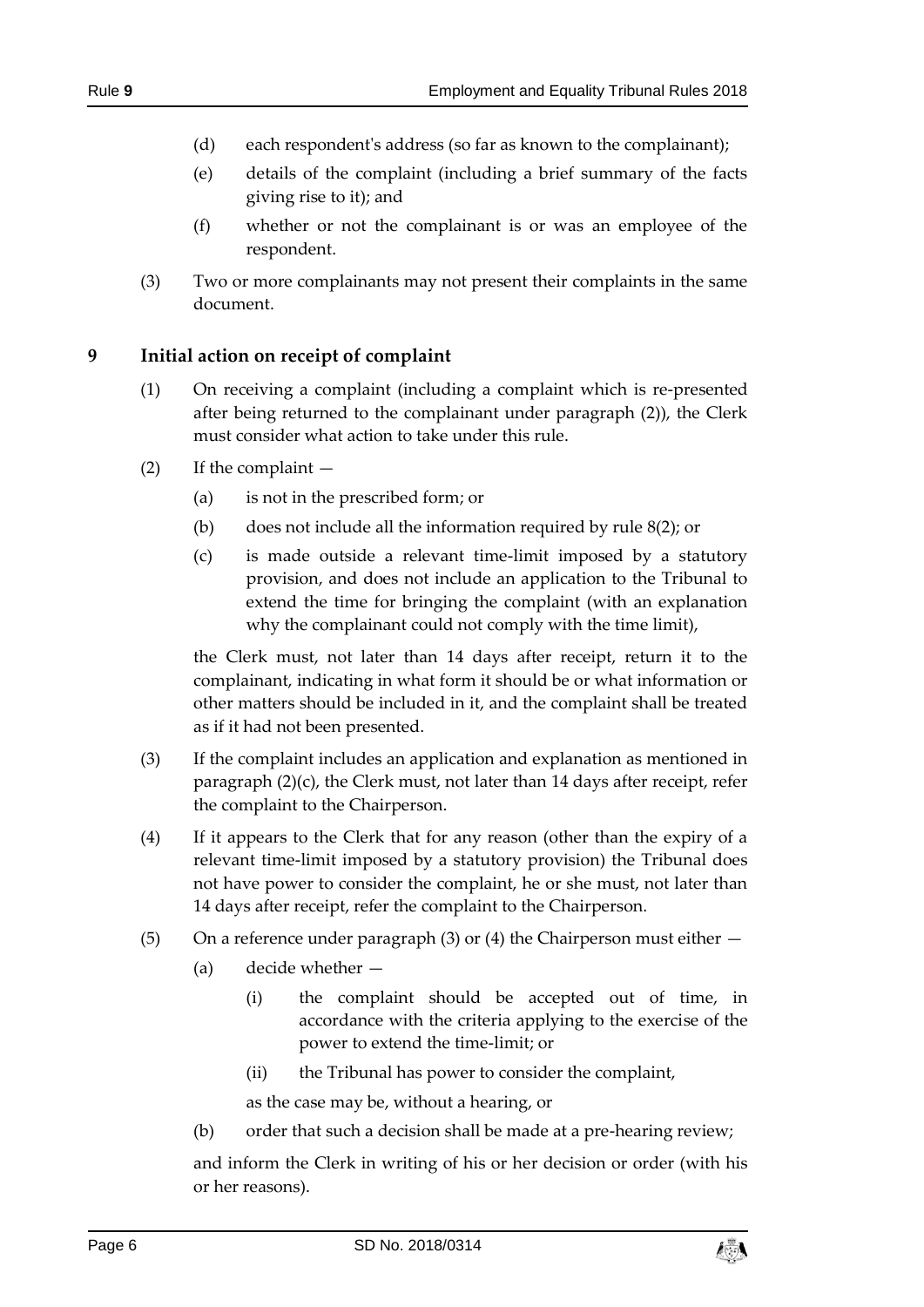- (6) Where
	- (a) none of paragraphs (2) to (4) apply;
	- (b) the Chairperson decides under paragraph (5) that the complaint should be accepted out of time, or that the Tribunal has power to consider it; or
	- (c) the Chairperson orders that such a decision shall be made at a pre-hearing review;

the Clerk must —

- (i) send a copy of the complaint to each respondent (with a copy of any order under sub-paragraph (c)), and record in writing the date on which it was sent;
- (ii) inform the parties in writing of the case number of the complaint (which must from then on be referred to in all correspondence relating to the complaint) and the address to which notices and other communications to the Clerk must be sent;
- (iii) inform the respondent in writing about how to present a response to the complaint, the time limit for doing so, what may happen if a response is not entered within the time limit and that the respondent has a right to receive a copy of any judgment disposing of the complaint;
- (iv) where section 104 (conciliation) of the Equality Act applies to the complaint, notify the parties that the services of a relevant officer are available to them.
- (7) Where the Chairperson decides under paragraph (5) that the complaint shall not be accepted out of time, or that the Tribunal has no power to consider it, —
	- (a) the Clerk must as soon as reasonably practicable inform the complainant of that decision and the reasons for it in writing, together with information on how that decision may be reviewed or appealed; and
	- (b) except for the purposes of paragraph (8) or any appeal to the High Court, the complaint shall be treated as if it had not been presented.
- (8) Any decision by the Chairperson that the complaint should not be accepted out of time, or that the Tribunal has no power to consider it, may be reviewed in accordance with rules [36](#page-27-0) to [38.](#page-28-1)
- (9) If the result of the review is that the complaint should have been accepted, paragraph (7)(b) shall not apply to it, and the Clerk must then accept the complaint and proceed to deal with it as described in paragraph (6).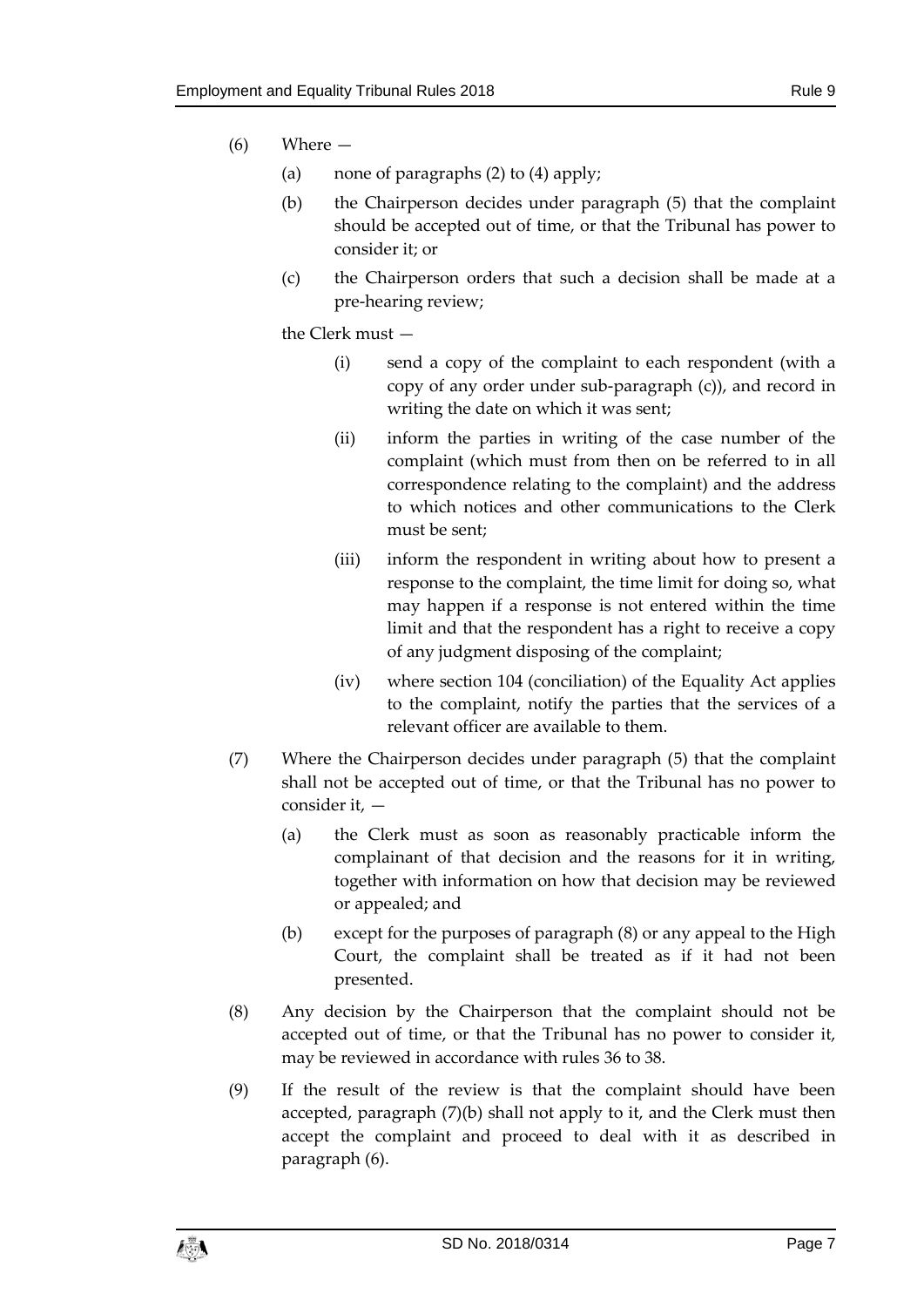(10) A decision to accept a complaint shall not bind the Tribunal or Chairperson where any of the issues listed in paragraph (2)(a) to (c) or (4) falls to be determined later in the proceedings.

## <span id="page-7-0"></span>**10 Protected disclosure claims: notification to a regulator**

If a complaint alleges that the complainant has made a protected disclosure, the Chairperson or Tribunal may, with the consent of the complainant, send a copy of the complaint to a regulator listed in Schedule 1 to the Public Interest Disclosure (Prescribed Persons) Order 2016.

"Protected disclosure" has the meaning given to it by section 49 of the Employment Act.

#### <span id="page-7-1"></span>**11 Responding to the complaint**

- (1) If the respondent wishes to respond to the complaint made against him or her, he or she must present his or her response to the Clerk in writing in a form prescribed under rule [45](#page-36-0) —
	- (a) within 28 days of the date on which he or she was sent a copy of the complaint; or
	- (b) within such further period as the Chairperson considers reasonable, where on an application by the respondent he or she is satisfied —
		- (i) that it was not reasonably practicable for the response to be presented within 28 days of that date; or
		- (ii) that for any other reason it is just and equitable to extend the time.
- (2) An application under paragraph (1)(b) may be made before or at the same time as a response is presented, and must explain why the respondent cannot or could not comply with the time limit.
- (3) The response must include all the following information
	- (a) the respondent's name;
	- (b) the respondent's address; and
	- (c) whether or not the respondent wishes to resist the complaint in whole or in part and if so, on what grounds.

#### <span id="page-7-2"></span>**12 Action on receipt of response**

- (1) On receiving a response (including a response which is re-presented after being returned to the respondent under paragraph (2)), the Clerk must consider what action to take under this rule.
- (2) If the response
	- (a) is not in the prescribed form; or

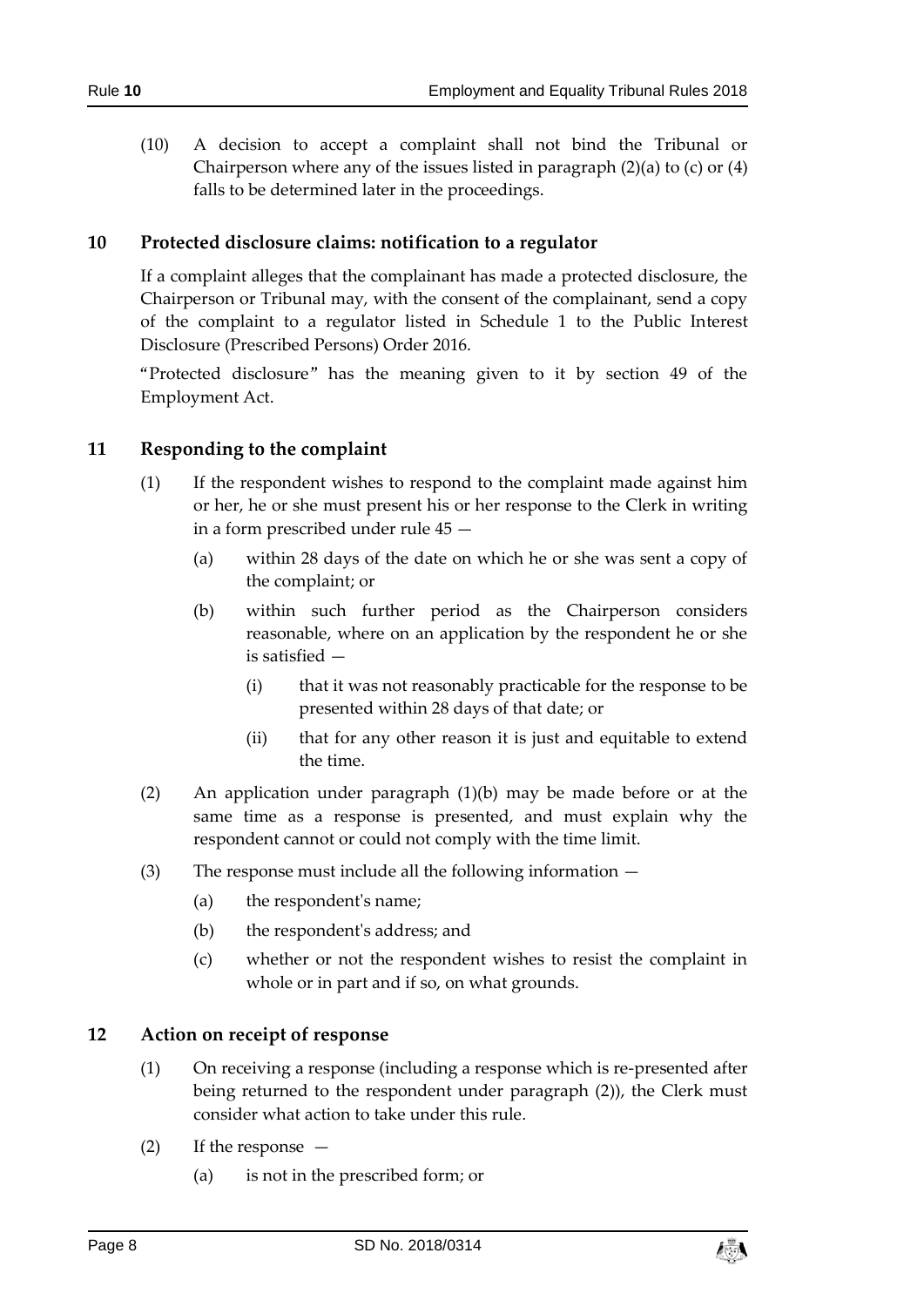- (b) does not include all the information required by rule [11\(](#page-7-1)3); or
- (c) is made after the time specified in rule  $11(1)(a)$ , or that time as extended under rule [11\(](#page-7-1)1)(b), and no application is or has been duly made to extend the time for presenting the response,

the Clerk must, not later than 14 days after receipt, return it to the respondent, indicating in what form it should be or what information or other matters should be included in it, and the response shall be treated as if it had not been presented.

- (3) If an application is made under rule  $11(1)(b)$ , the Clerk must, not later than 14 days after receipt, refer it to the Chairperson.
- (4) On a reference under paragraph (3) the Chairperson must either
	- (a) decide whether the response should be accepted out of time without a hearing; or
	- (b) order that such a decision shall be made at a pre-hearing review;

and inform the Clerk of his or her decision or order in writing (with his or her reasons).

- (5) The Clerk must
	- (a) inform both the complainant and the respondent of a decision under paragraph (4)(a) that the response should not be accepted out of time and the reasons for it; and
	- (b) inform the respondent of the consequences for him or her of that decision and how it may be reviewed or appealed.
- (6) Where
	- (a) neither paragraph (2) nor paragraph (3) applies;
	- (b) the Chairperson decides under paragraph (4)(a) that a response should be accepted out of time; or
	- (c) the Chairperson orders that such a decision shall be made at a pre-hearing review;

the Clerk must send a copy of the response to all other parties and record in writing the date on which he or she does so.

#### <span id="page-8-0"></span>**13 Taking no further part in the proceedings**

- (1) A respondent who has not presented a response to a complaint within the time specified in rule  $11(1)(a)$ , or that time as extended under rule [11\(](#page-7-1)1)(b), shall not be entitled to take any part in the proceedings except —
	- (a) to make an application under rule [36](#page-27-0) in respect of rule  $36(4)(a)$ , (b), (c) or (f);
	- (b) to be called as a witness by the Chairperson, Tribunal or another person; or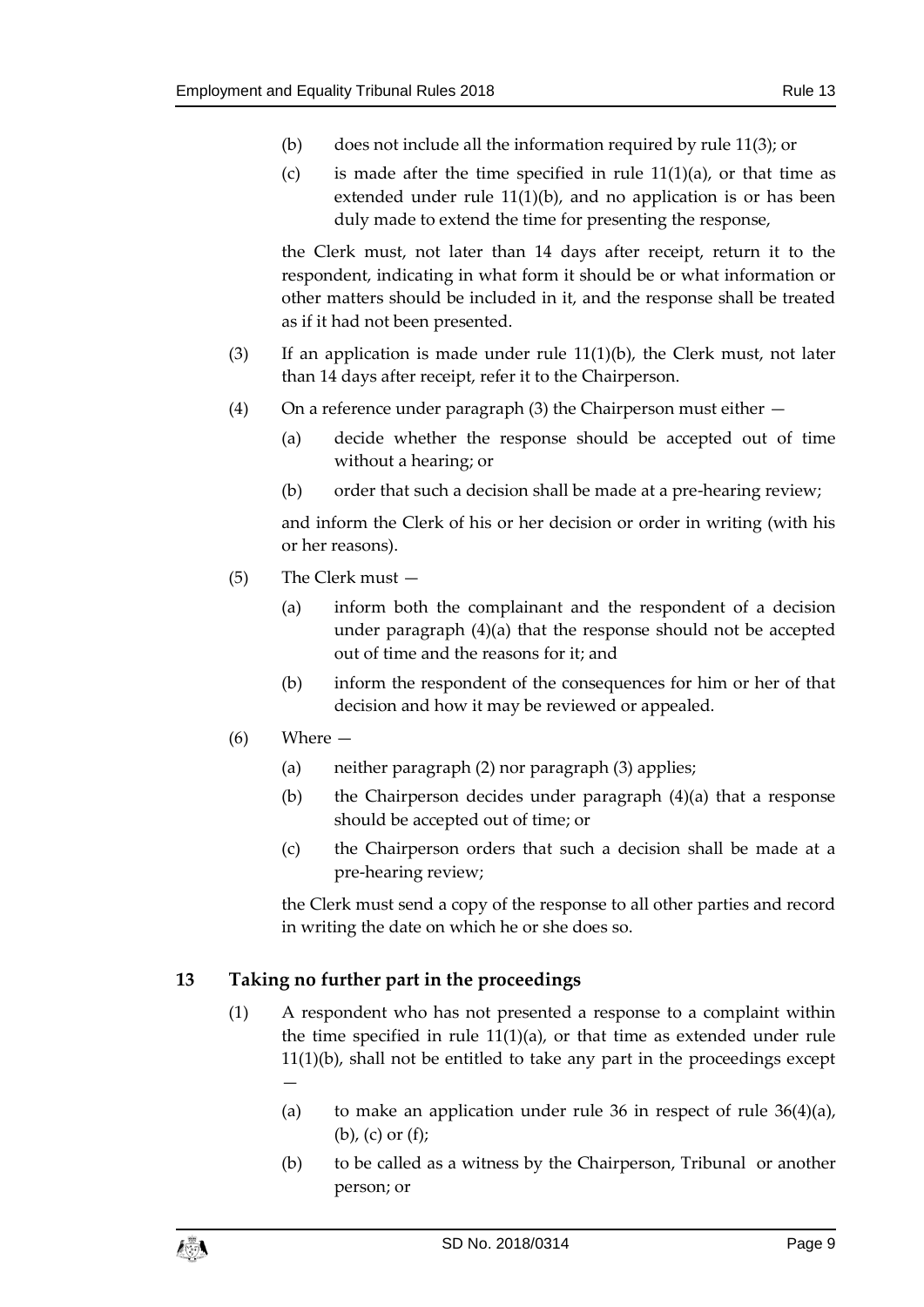- (c) to be provided with a copy of a document or sent a corrected entry in accordance with rule [31\(](#page-22-0)3) or [39.](#page-29-0)
- (2) Paragraph (1) does not preclude the Tribunal or Chairperson directing that such a respondent be permitted to take part in the proceedings to such extent or for such purposes as may be specified in the direction, if it appears to the Tribunal or Chairperson to be in the interests of justice to do so.
- (3) Accordingly in these rules the word "party" or "respondent" includes a respondent only —
	- (a) in relation to his or her entitlement to take such a part in the proceedings as is mentioned in paragraph (1), and in relation to any such part which he or she takes; or
	- (b) in accordance with a direction under paragraph (2).

# <span id="page-9-0"></span>**14 Decision where claim is uncontested etc**

- (1) This rule applies where
	- (a) the time limit in rule [11](#page-7-1) has expired and no response has been presented; or
	- (b) it has been decided that any response received should not be accepted and either -
		- (i) no application for a review under rule [36](#page-27-0) is outstanding;
		- (ii) the time-limit in rule [37](#page-28-0) has expired and no such application has been made; or
		- (iii) the respondent has stated that no part of the claim is contested.
- (2) The Chairperson may, on his or her own initiative or on an application by the complainant —
	- (a) decide whether on the available material (which may include further information which the parties are required by the Chairperson to provide), the claim can properly be determined in whole or in part; and
	- (b) to the extent that a determination can be made, issue a judgment accordingly.
- (3) A decision under paragraph (2)(a) must be recorded in writing and signed by the Chairperson, and the Clerk must inform all parties to the proceedings of the decision as soon as is reasonably practicable.

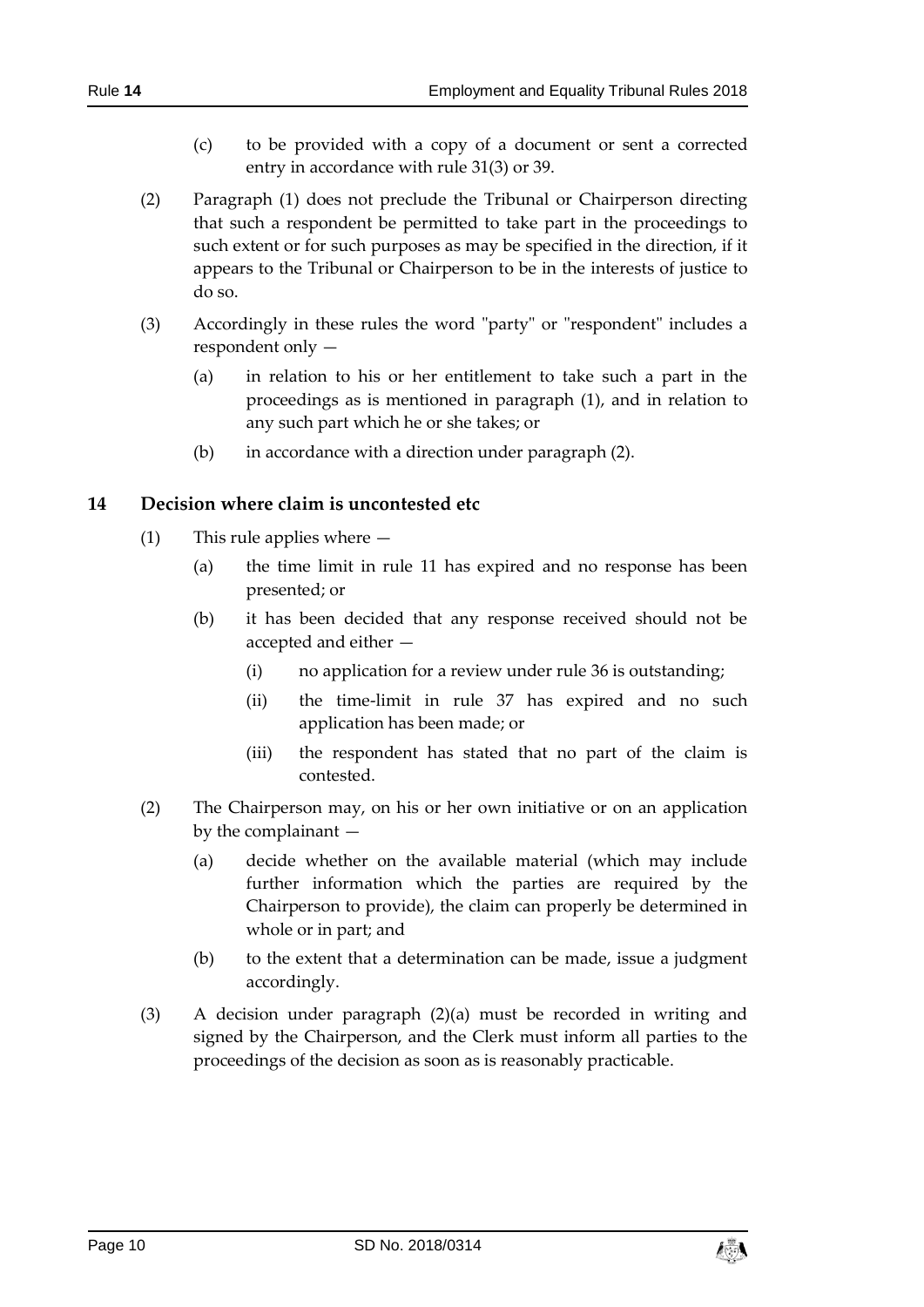# **PART 3 — CASE MANAGEMENT**

# <span id="page-10-1"></span><span id="page-10-0"></span>**15 General power to manage proceedings**

- (1) Subject to the following rules, the Chairperson may at any time either on the application of a party or on his or her own initiative, make an order in relation to any matter which appears to him or her to be appropriate. Such orders may be —
	- (a) any of those listed in paragraph (2);
	- (b) subject to the requirements of rule [30,](#page-21-0) any order to which that rule applies; or
	- (c) such other orders as he or she thinks fit.

Subject to express provisions in the following rules, orders may be issued as a result of the Chairperson considering the papers before him or her in the absence of the parties, or at a hearing.

- (2) Examples of orders which may be made under paragraph (1) are orders —
	- (a) as to the manner in which the proceedings are to be conducted, including any time limit to be observed;
	- (b) that a party provide additional information;
	- (c) requiring the attendance of any person in the Island either to give evidence or to produce documents or information;
	- (d) requiring any person in the Island to disclose documents or information to a party, and to allow a party to inspect such material as might be ordered by the High Court;
	- (e) extending any time limit, whether or not expired (subject to rules [11\(](#page-7-1)1), [16\(](#page-12-0)2), [37\(](#page-28-0)1) and [40\(](#page-29-2)7));
	- (f) requiring the provision of written answers to questions put by the Chairperson or Tribunal;
	- (g) adjourning the proceedings so that the parties may seek to resolve the dispute by conciliation;
	- (h) staying the whole or part of any proceedings;
	- (i) striking out or amending all or part of a complaint or response on the grounds that it is scandalous or vexatious or has no real prospect of success;
	- (j) that part of the proceedings be dealt with separately;
	- (k) that different complaints be considered together;
	- (l) that any person who the Chairperson or Tribunal considers may be liable for the remedy claimed should be made a respondent in the proceedings;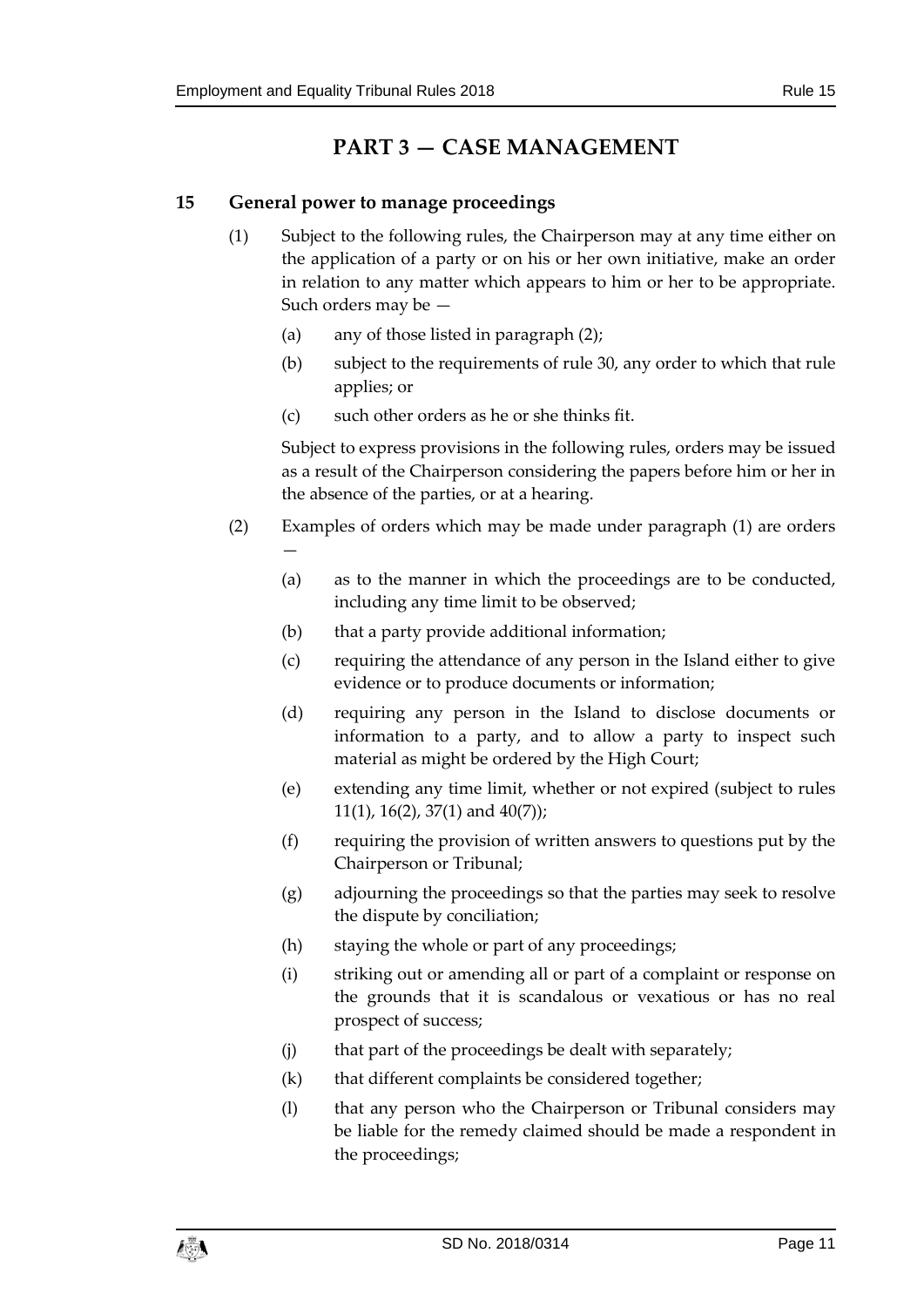- (m) dismissing the complaint against a respondent who is no longer directly interested in the complaint;
- (n) postponing or adjourning any hearing;
- (o) varying or revoking other orders;
- (p) giving notice to the parties of a pre-hearing review or a full hearing;
- (q) giving notice under rule [30;](#page-21-0)
- (r) giving leave to amend a complaint or response;
- (s) that any person who the Chairperson or Tribunal considers has an interest in the outcome of the proceedings may be joined as a party to the proceedings;
- (t) that a witness statement be prepared or exchanged;
- (u) that a party provide copies of documents for the use of the Chairperson or Tribunal; and
- (v) as to the use of experts or interpreters in the proceedings.
- (3) An order may specify the time at or within which and the place at which any act is required to be done. An order may also impose conditions and it must inform the parties of the potential consequences of noncompliance as set out in rule [20.](#page-14-1)
- (4) Where a requirement has been imposed under paragraph (1), the person subject to the requirement may make an application under rule [16](#page-12-0) for the order to be varied or revoked.
- (5) An order described in paragraph (2)(d) which requires a person other than a party to grant disclosure or inspection of material may be made only when the disclosure sought is necessary in order to dispose fairly of the complaint or to save expense.
- (6) In employment proceedings any order containing a requirement described in paragraph (2)(c) or (d) must state that, under paragraph 31 of Schedule 17 to the Equality Act, any person who without reasonable excuse fails to comply with the requirement is liable on summary conviction to a fine not exceeding £5,000.
- (7) In proceedings other than employment proceedings any order containing a requirement described in paragraph (2)(c) or (d) must state that, under rule [20,](#page-14-1) any person who without reasonable excuse fails to comply with the requirement may be fined or committed for contempt by the High Court.
- (8) An order as described in paragraph  $(2)(k)$  may be made only if all relevant parties have been given notice that such an order may be made and the opportunity to make oral or written representations as to why such an order should or should not be made.

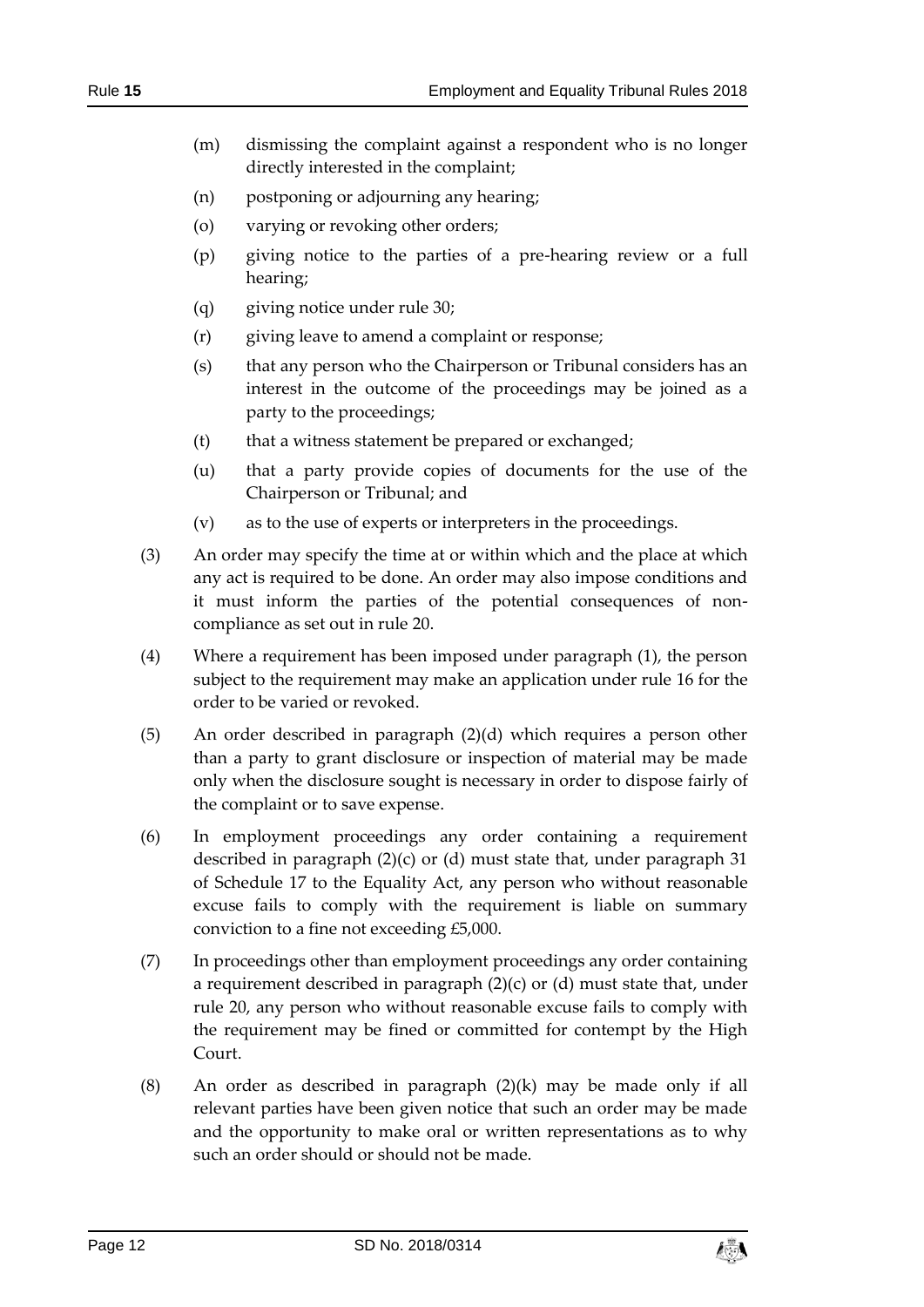(9) Any order made under this rule must be recorded in writing and signed by the Chairperson, and the Clerk must inform all parties to the proceedings of any order made as soon as is reasonably practicable.

# <span id="page-12-0"></span>**16 Applications in proceedings**

- (1) At any stage of the proceedings a party may apply for an order to be issued, varied or revoked or for a pre-hearing review to be held.
- (2) An application for an order must be made not less than 10 days before the date of the hearing at which it is to be considered (if any) unless —
	- (a) it is not reasonably practicable to do so; or
	- (b) the Chairperson or Tribunal considers that shorter notice should be allowed in the interests of justice.

The application must (unless the Chairperson orders otherwise) be made in writing to the Clerk and include the case number for the proceedings and the reasons for the request. If the application is for a pre-hearing review to be held, it must identify any orders sought.

- (3) The Clerk must provide all other parties with the following information in writing —
	- (a) details of the application and the reasons why it is sought;
	- (b) notification that any objection to the application must be sent to the Clerk within 7 days of receiving the application, or before the date of the hearing (whichever date is the earlier); and
	- (c) that any objection to the application must be copied to both the Clerk and all other parties.
- (4) The Chairperson may refuse a party's application, and if he or she does so the Clerk must inform the parties in writing of the refusal unless the application is refused at a hearing.

# <span id="page-12-1"></span>**17 Postponements**

- (1) An application by a party for the postponement of a hearing must be made, and communicated to the other parties, as soon as possible after the need for a postponement becomes known.
- (2) Where a party makes an application for a postponement of a hearing less than 7 days before the date on which the hearing begins, the Chairperson or Tribunal may only order the postponement where —
	- (a) all other parties consent to the postponement and
		- (i) it is practicable and appropriate for the purposes of giving the parties the opportunity to resolve their disputes by agreement; or
		- (ii) it is otherwise in accordance with the overriding objective;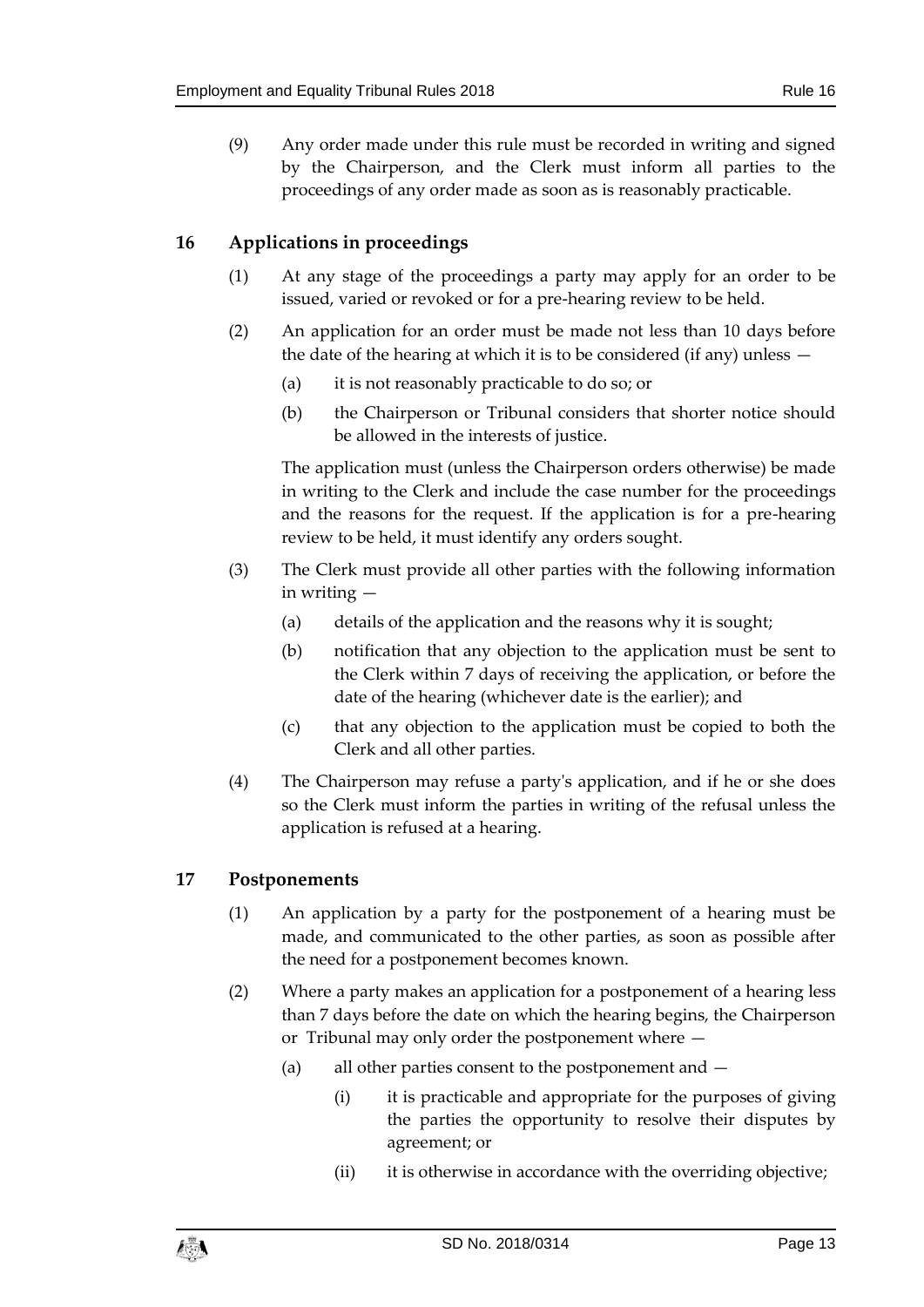- (b) the application was necessitated by an act or omission of another
	- party, the Chairperson or Tribunal; or
	- (c) there are exceptional circumstances.
- (3) Where two or more postponements of a hearing have been ordered in the same proceedings on the application of the same party and that party makes an application for a further postponement, a postponement may be made on that application only where —
	- (a) all other parties consent to the postponement and—
		- (i) it is practicable and appropriate for the purposes of giving the parties the opportunity to resolve their disputes by agreement; or
		- (ii) it is otherwise in accordance with the overriding objective;
	- (b) the application was necessitated by an act or omission of another party, the Chairperson or the Tribunal; or
	- (c) there are exceptional circumstances.
- (4) For the purposes of this rule
	- (a) references to postponement of a hearing include any adjournment which causes the hearing to be held or continued on a later date; and
	- (b) "exceptional circumstances" may include ill health relating to an existing long term health condition or disability.

# <span id="page-13-0"></span>**18 Lead cases**

- (1) Where the Chairperson or Tribunal considers that two or more complaints give rise to common or related issues of fact or law, he, she or it may make an order specifying one or more of those complaints as a lead case and staying the other complaints ("the related cases").
- (2) When the Chairperson or Tribunal makes a decision in respect of the common or related issues the Clerk must send a copy of that decision to each party in each of the related cases and, subject to paragraph (3), that decision shall be binding on each of those parties.
- (3) Within 28 days after the date on which a copy of the decision was sent to a party under paragraph (2), that party may apply in writing for an order that the decision does not apply to, and is not binding on the parties to, a particular related case.
- (4) If a lead case is withdrawn before the Chairperson or Tribunal makes a decision in respect of the common or related issues, he, she or it shall make an order as to whether —
	- (a) another claim is to be specified as a lead case; and
	- (b) any order affecting the related cases should be set aside or varied.

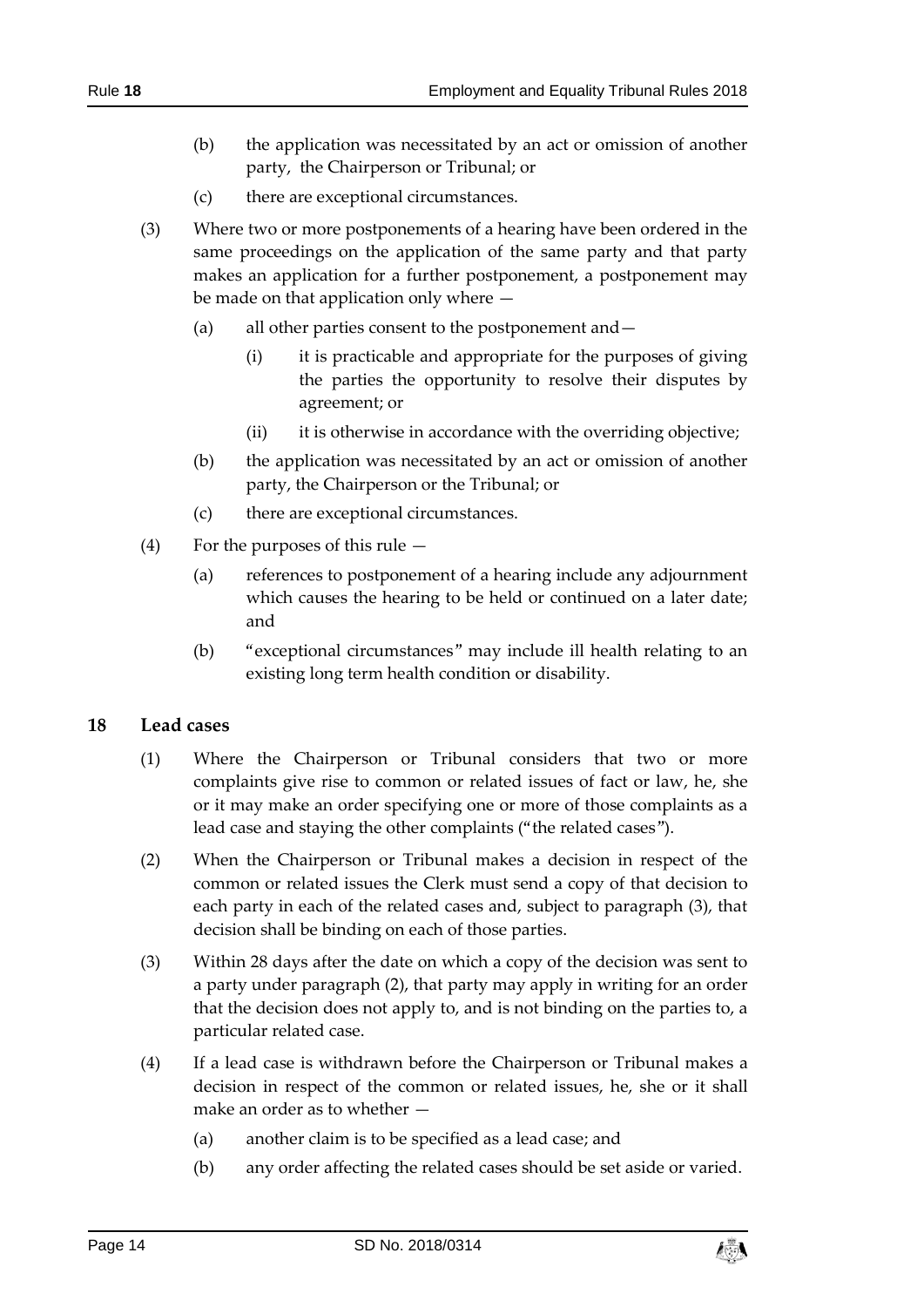#### <span id="page-14-0"></span>**19 Chairperson acting on own initiative**

- (1) Subject to paragraph (2) and to rules [15\(](#page-10-1)8) and [30\(](#page-21-0)2), the Chairperson may make an order on his or her own initiative with or without hearing the parties or giving them an opportunity to make written or oral representations. He or she may also decide to hold a pre-hearing review on his or her own initiative.
- (2) Where the Chairperson makes an order without giving the parties the opportunity to make representations —
	- (a) a party affected by the order may apply to have it varied or revoked; and
	- (b) the Clerk must send to the party affected by the order a copy of the order and a statement explaining the right to make an application under sub-paragraph (a).
- (3) An application under paragraph  $(2)(a)$  must (subject to rule [15\(](#page-10-1)2)(e)) be made before the time at which, or the expiry of the period within which, the order was to be complied with. The application must (unless the Chairperson orders otherwise) be made in writing to the Clerk and it must include the reasons for the application. Rule [16\(](#page-12-0)3) applies in relation to informing the other parties of the application.

# <span id="page-14-1"></span>**20 Compliance with orders**

- (1) If a party does not comply with an order made under these rules, the Chairperson or Tribunal may —
	- (a) make a costs order or preparation time order under rule [40;](#page-29-2) or
	- (b) (subject to paragraph (2) and rule [30\)](#page-21-0) at a pre-hearing review or a full hearing make an order to strike out the whole or part of the complaint or, as the case may be, the response and, where appropriate, order that a respondent be debarred from responding to the complaint altogether.
- (2) An order may also provide that unless the order is complied with, the complaint or the response, as the case may be, shall be struck out on the date of non-compliance without further consideration of the proceedings or the need to give notice under rule [30](#page-21-0) or hold a pre-hearing review or full hearing.
- (3) In proceedings other than employment proceedings, if an order contains a requirement described in rule  $15(2)(c)$  or (d) and any person without reasonable excuse fails to comply with the requirement, the Tribunal may certify the failure to the High Court.
- (4) Where a failure is so certified, the High Court may inquire into it and, after hearing any witness who may be produced against or on behalf of the person charged with the failure, and after hearing any statement that may be offered in defence, deal with him or her in any manner in which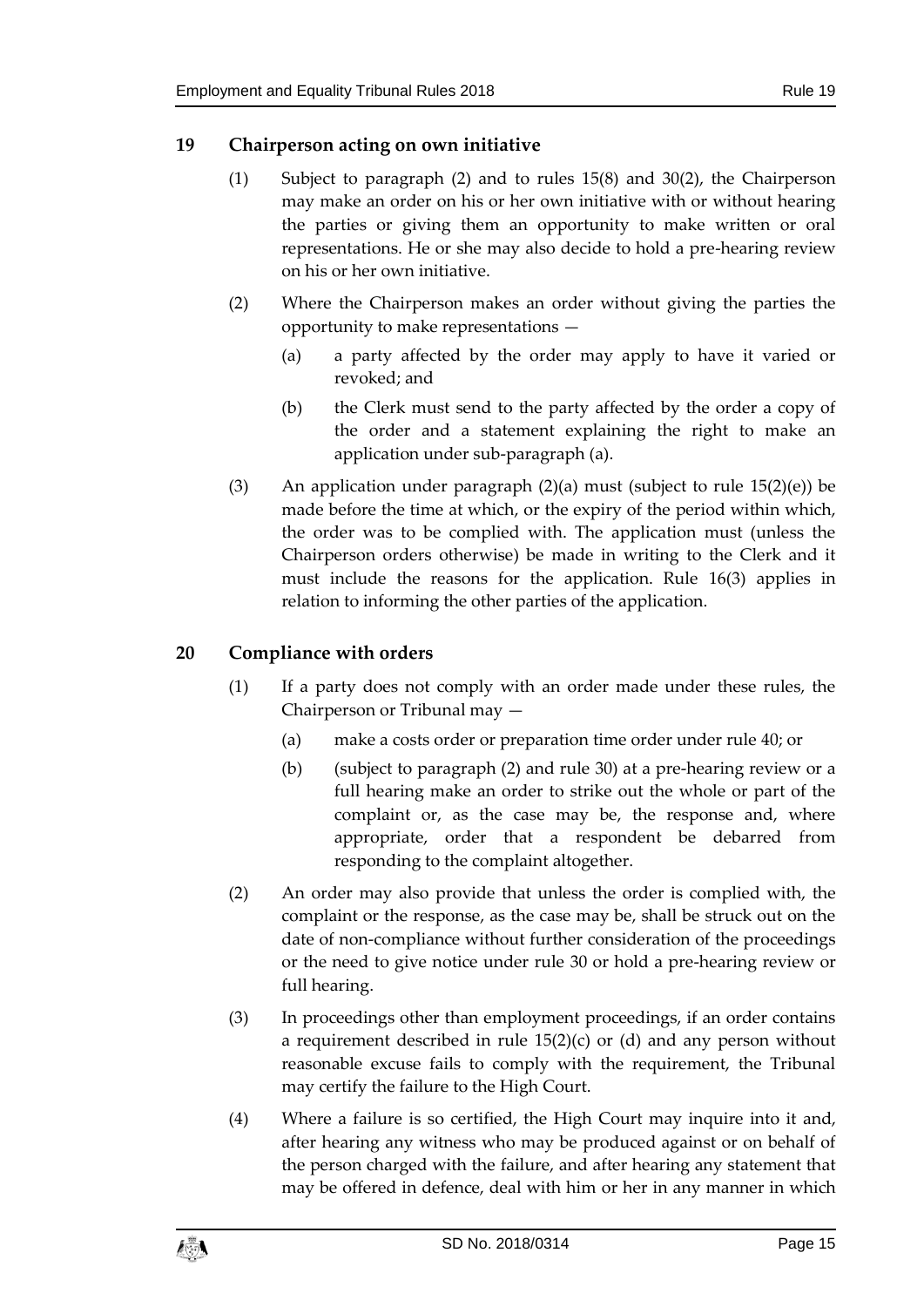it could deal with him or her if the act or omission had occurred in relation to the Court.

#### <span id="page-15-0"></span>**21 Conciliation**

In proceedings on a complaint to which section 104 (conciliation) of the Equality Act applies, the Clerk must send to a relevant officer —

- (a) a copy of the complaint;
- (b) a copy of any response to it; and
- (c) except where the Clerk and the relevant officer have agreed otherwise, copies of all documents, orders, judgments, written reasons and notices in the proceedings.

#### <span id="page-15-1"></span>**22 Detriment or dismissal in connection with industrial action**

- (1) This rule applies to proceedings on
	- (a) a complaint under section 71 (complaints to Tribunal) of the Employment Act that the complainant has been subjected to a detriment in contravention of section 69 (protected industrial action) of that Act; or
	- (b) a complaint under section 133 (complaints to Tribunal) of that Act that a dismissal is unfair by virtue of section 124 (dismissal in connection with protected industrial action) of that Act.
- (2) The Tribunal or Chairperson may stay the proceedings where civil proceedings have been brought until such time as interim proceedings arising out of the civil proceedings have been concluded.
- $(3)$  In this rule  $-$ 
	- (a) "civil proceedings" means legal proceedings brought by any person against another person in which it is to be determined whether an act of that other person, which induced the complainant to commit an act, or each of a series of acts, is by virtue of section 11 (acts in furtherance etc. of trade disputes not actionable in tort) of the Trade Unions Act 1991 not actionable in tort; and
	- (b) the interim proceedings shall not be regarded as having concluded until all rights of appeal have been exhausted or the time for presenting any appeal in the course of the interim proceedings has expired.

#### <span id="page-15-2"></span>**23 Withdrawal of complaint**

(1) Where a complainant informs the Tribunal, either in writing or in the course of a hearing, that a complaint, or part of it, is withdrawn, the

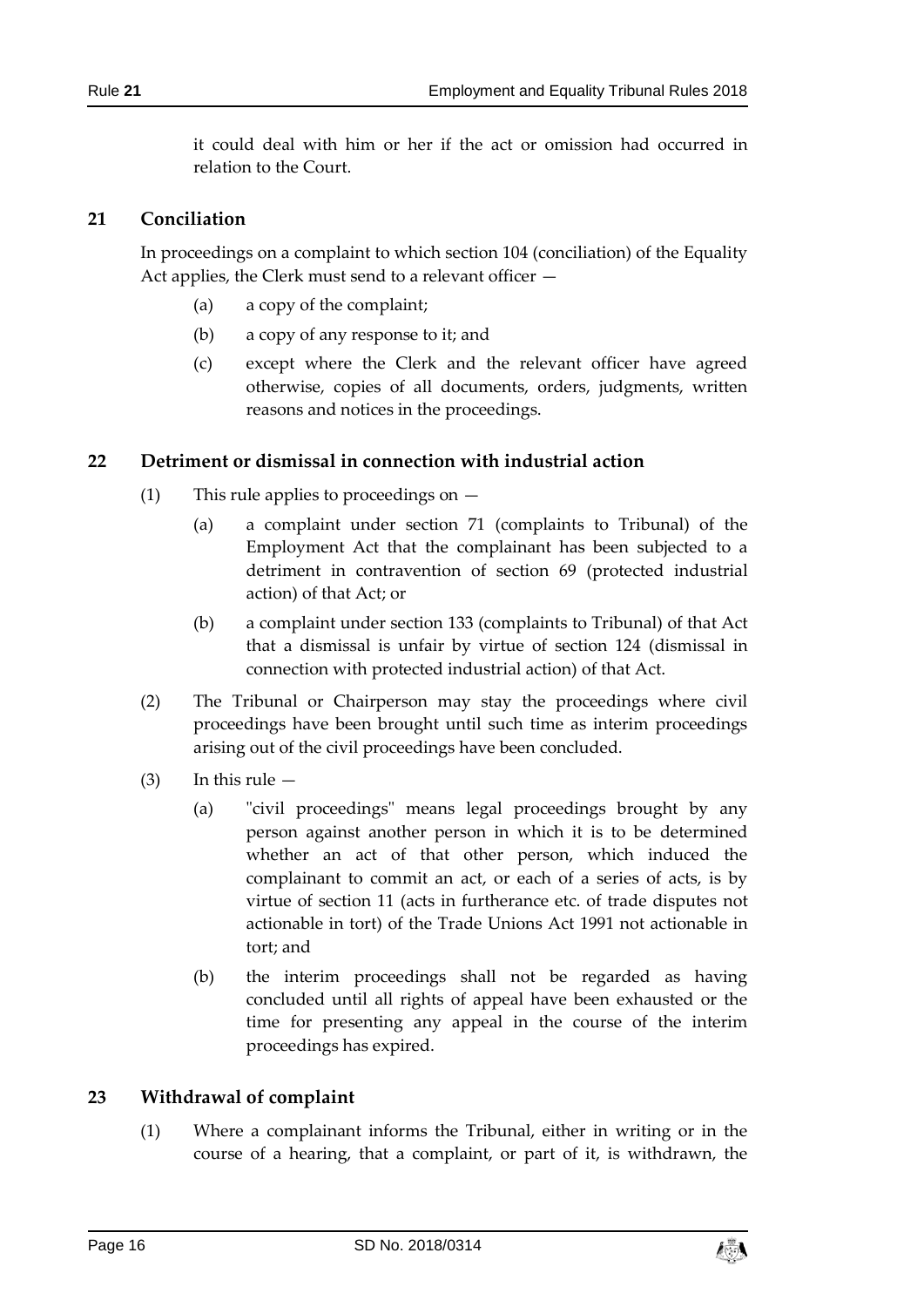complaint, or part, comes to an end, subject to any application that the respondent may make for a costs, preparation time or wasted costs order.

- (2) The Clerk must inform all the other parties of the withdrawal.
- (3) Where a claim, or part of it, has been withdrawn under paragraph (1), the Tribunal shall, without the need for further application by either party, issue a judgment dismissing it (which means that the complainant may not commence a further complaint against the respondent raising the same, or substantially the same, issue) unless —
	- (a) the complainant has expressed at the time of withdrawal a wish to reserve the right to make such a further complaint and the Tribunal is satisfied that there would be a legitimate reason for doing so; or
	- (b) the Tribunal believes that to issue such a judgment would not be in the interests of justice.
- <span id="page-16-0"></span>(4) The functions of the Tribunal under this Rule may be exercised by the Chairperson.

# **PART 4 — HEARINGS**

## <span id="page-16-2"></span><span id="page-16-1"></span>**24 Hearings – general**

- (1) The Chairperson or the Tribunal may (depending on the relevant rule) hold the following types of hearing —
	- (a) a pre-hearing review under rule [26;](#page-18-0)
	- (b) a full hearing under rule [27;](#page-19-0) or
	- (c) a review hearing under rule [38.](#page-28-1)
- (2) So far as it appears appropriate to do so, the Chairperson or Tribunal must seek to avoid formality in his, her or its proceedings and shall not be bound by any enactment or rule of law relating to the admissibility of evidence in proceedings before the courts.
- (3) The Chairperson or Tribunal (as the case may be) must make such enquiries of persons appearing before him, her or it and of witnesses as he, she or it considers appropriate and must otherwise conduct the hearing in such manner as he, she or it considers most appropriate for the clarification of the issues and generally for the just handling of the proceedings.
- (4) Unless the parties agree to shorter notice, the Clerk must send notice of any hearing to all the parties not less than 14 days before the date fixed for the hearing and must inform them that they have the opportunity to submit written representations and to advance oral argument.
- (5) If a party wishes to submit written representations for consideration at a hearing he or she must present them to the Clerk not less than 7 days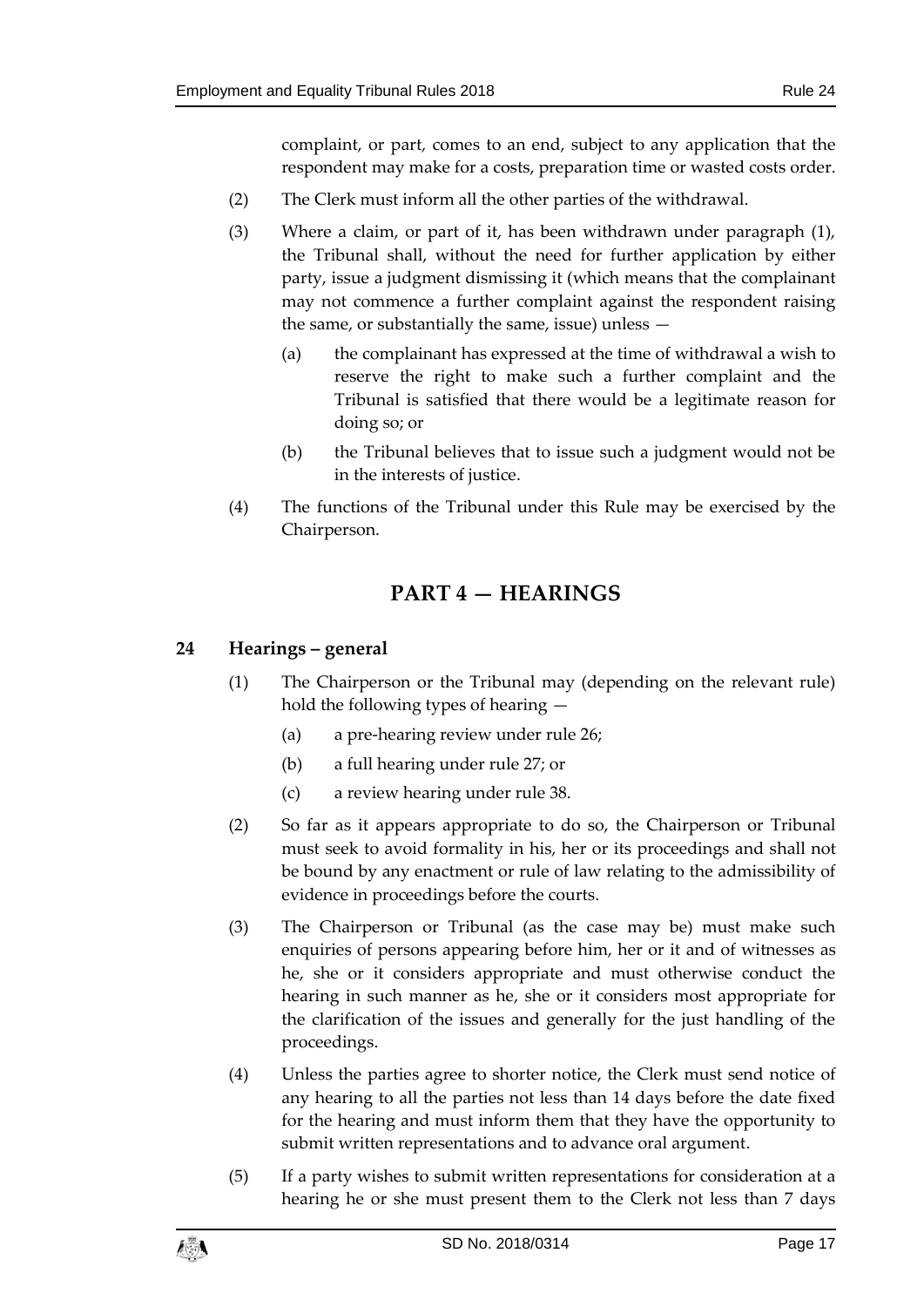before the hearing and must at the same time send a copy to all other parties.

- (6) The Tribunal or Chairperson may, if it, he or she considers it in the interests of justice to do so, consider representations in writing which have been submitted otherwise than in accordance with paragraph (5).
- (7) At a full hearing, or a pre-hearing review held in accordance with rule [26\(](#page-18-0)3), the Tribunal may make any order which the Chairperson has power to make under these rules, subject to compliance with any relevant notice or other procedural requirements.
- (8) Notwithstanding paragraph 2(4) (constitution of Tribunal) of Schedule 17 to the Equality Act, the Chairperson or the Tribunal may hold a hearing even though he or she is not the same individual, or it does not comprise any of the members, who held a previous hearing in the same proceedings, but once a hearing has begun it shall not continue without the consent of the parties unless the Chairperson is the same individual, or the Tribunal comprises at least 2 of the members, who began the hearing.
- (9) For the avoidance of doubt, the Chairperson or a member of the Tribunal shall not be precluded from taking part in any hearing by reason only that he or she has taken part in a previous hearing in the same proceedings.
- (10) Subject to paragraph (11), the Tribunal or Chairperson may hold a hearing and receive evidence by telephone or video link or by using any other method of direct oral communication.
- (11) Where a hearing
	- (a) is required by these rules to be held in public; and
	- (b) is conducted in accordance with paragraph (10);

then, subject to rule [\(1\),](#page-16-2) it must be held in a place to which the public has access and using equipment so that the public is able to hear all persons taking part in the hearing.

# <span id="page-17-0"></span>**25 Hearings which may be held in private**

- (1) A full hearing or review hearing, or part of such a hearing, may be conducted in private for the purpose of hearing from any person evidence or representations which in the opinion of the Tribunal or Chairperson is likely to consist of information —
	- (a) which he or she could not disclose without contravening a prohibition imposed by or by virtue of any statutory provision;
	- (b) which has been communicated to him or her in confidence, or which he or she has otherwise obtained in consequence of the confidence placed in him or her by another person; or

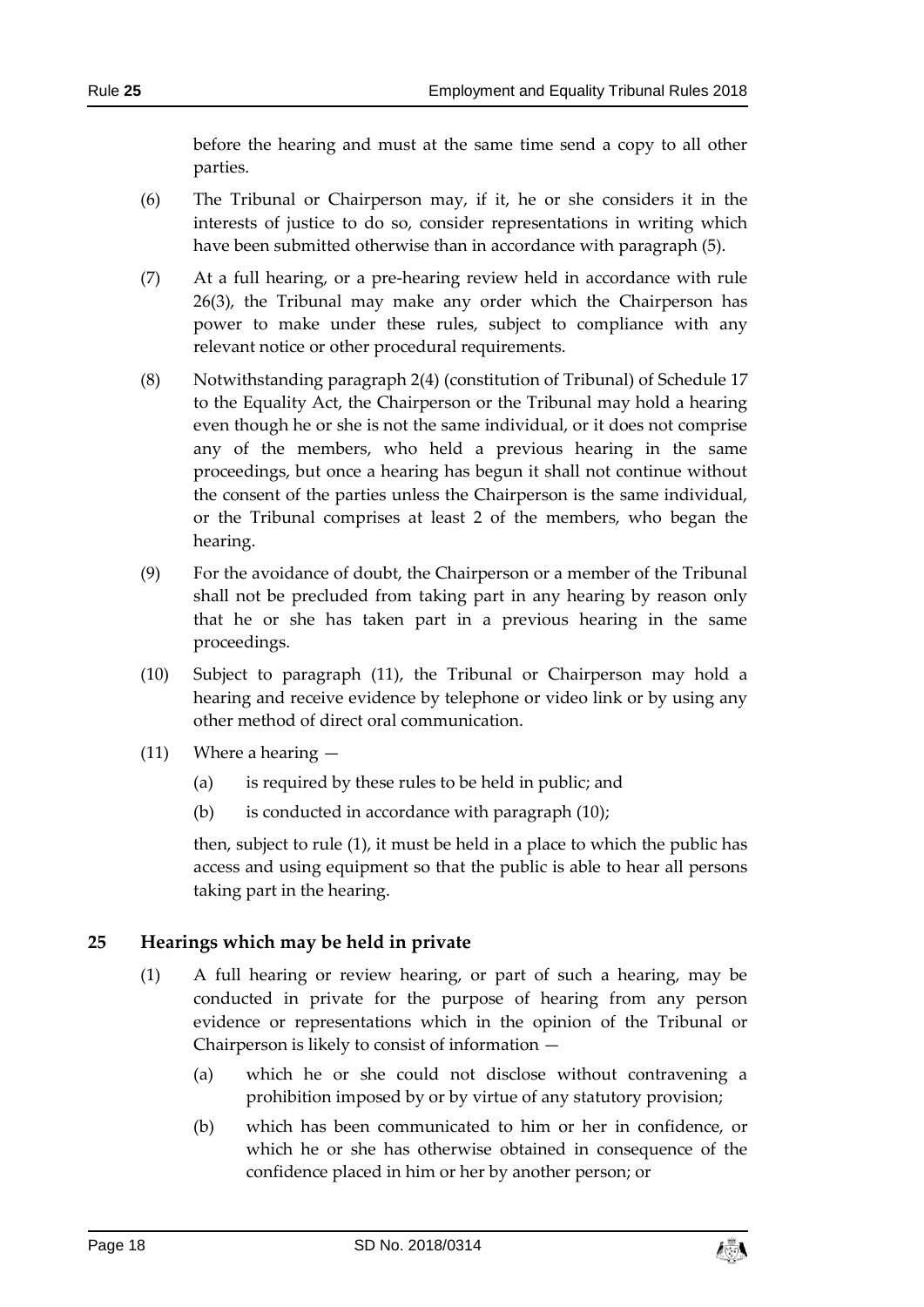- (c) the disclosure of which would, for reasons other than its effect on negotiations with respect to any of the matters mentioned in the definition of "collective agreement" in section 173(1) of the Employment Act, cause substantial injury to any undertaking of his or hers or any undertaking in which he or she works.
- (2) Where the Tribunal or Chairperson decides to hold a hearing or part of one in private under paragraph (1), it, he or she must give reasons for doing so.
- (3) Subject to paragraph (4), a pre-hearing review may take place in public or in private, as the Chairperson or Tribunal considers appropriate in the interests of justice.
- (4) A pre-hearing review at which
	- (a) a judgment is given; or
	- (b) an order relating to a matter falling within rule [30\(](#page-21-0)1) is made;

must take place in public.

## <span id="page-18-0"></span>**26 Conduct of pre-hearing reviews**

- (1) Pre-hearing reviews are interim hearings and must be conducted by the Chairperson unless paragraph (3) applies.
- (2) At a pre-hearing review the Chairperson may carry out a preliminary consideration of the proceedings, and may —
	- (a) determine any interim or preliminary matter relating to the proceedings;
	- (b) make any order in accordance with rules [15](#page-10-1) an[d 30;](#page-21-0) and
	- (c) consider any oral or written representations or evidence.
- (3) A pre-hearing review must be conducted by the Tribunal composed in accordance with paragraph 2 of Schedule 17 to the Equality Act if the Chairperson so orders —
	- (a) on his or her own initiative; or
	- (b) on a party's request in writing, made not less than 7 days before the date on which the pre-hearing review is due to take place.
- (4) The Chairperson must not make an order under paragraph (3) unless he or she considers —
	- (a) that one or more substantive issues of fact are likely to be determined at the pre-hearing review; and
	- (b) that it would be desirable for the pre-hearing review to be conducted by the Tribunal.
- (5) If an order is made under paragraph (3), any reference to the Chairperson in relation to a pre-hearing review shall be read as a reference to the Tribunal.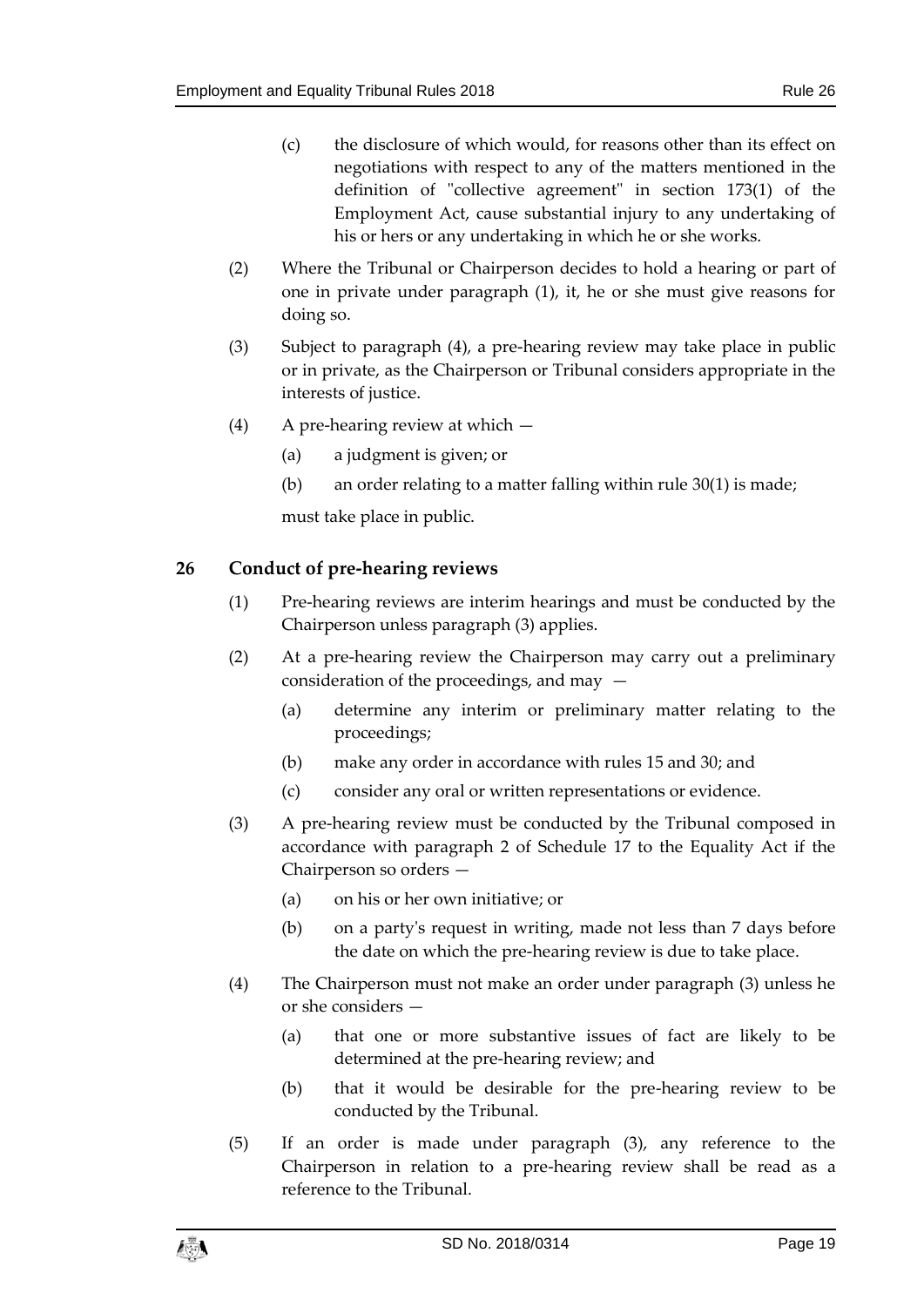(6) Despite its preliminary or interim nature, at a pre-hearing review the Chairperson may give judgment on any preliminary issue of substance relating to the proceedings. Judgments or orders made at a pre-hearing review may result in the proceedings being struck out or dismissed or otherwise determined with the result that a full hearing is no longer necessary in those proceedings.

#### <span id="page-19-0"></span>**27 Full hearings**

- (1) A full hearing is held for the purpose of determining outstanding procedural or substantive issues or disposing of the proceedings. In any proceedings there may be more than one full hearing and there may be different categories of full hearing, such as a full hearing on liability, remedies or costs.
- (2) A full hearing of a complaint may be conducted by the Chairperson sitting alone where –
	- (a) the complaint is under section 25 (deductions from wages) or 152 (insolvency etc.) of the Employment Act;
	- (b) the complaint is in respect of a failure to comply with the Annual Leave Regulations 2007<sup>3</sup>;
	- (c) the complaint is in respect of a failure to issue written particulars of employment under section 8 or 10 of the Employment Act;
	- (d) the complaint is in respect of a failure to issue a pay statement that complies with section 14 or 15 of that Act;
	- (e) the complaint is in respect of a redundancy payment under the Redundancy Payments Act 1990;
	- (f) the complaint is in respect of the right to be accompanied at a disciplinary hearing or a hearing in respect of a grievance under Part VIII of the Employment Act;
	- (g) the parties consent; or
	- (h) it appears to the Chairperson that
		- (i) the complainant does not intend to pursue the complaint;
		- (ii) the respondent does not intend to contest the complaint or is debarred from doing so under rule [13;](#page-8-0) or
		- (iii) where there are 2 or more respondents, none of them intends to contest the complaint.
- (3) Except as provided by paragraph (2), a full hearing of a complaint must be conducted by the Tribunal composed in accordance with paragraph 2 of Schedule 17 to the Equality Act.
- (4) Any full hearing of a complaint must take place in public, subject to rule  $25(1)$  $25(1)$ .

1



<sup>&</sup>lt;sup>3</sup> SD 102/2007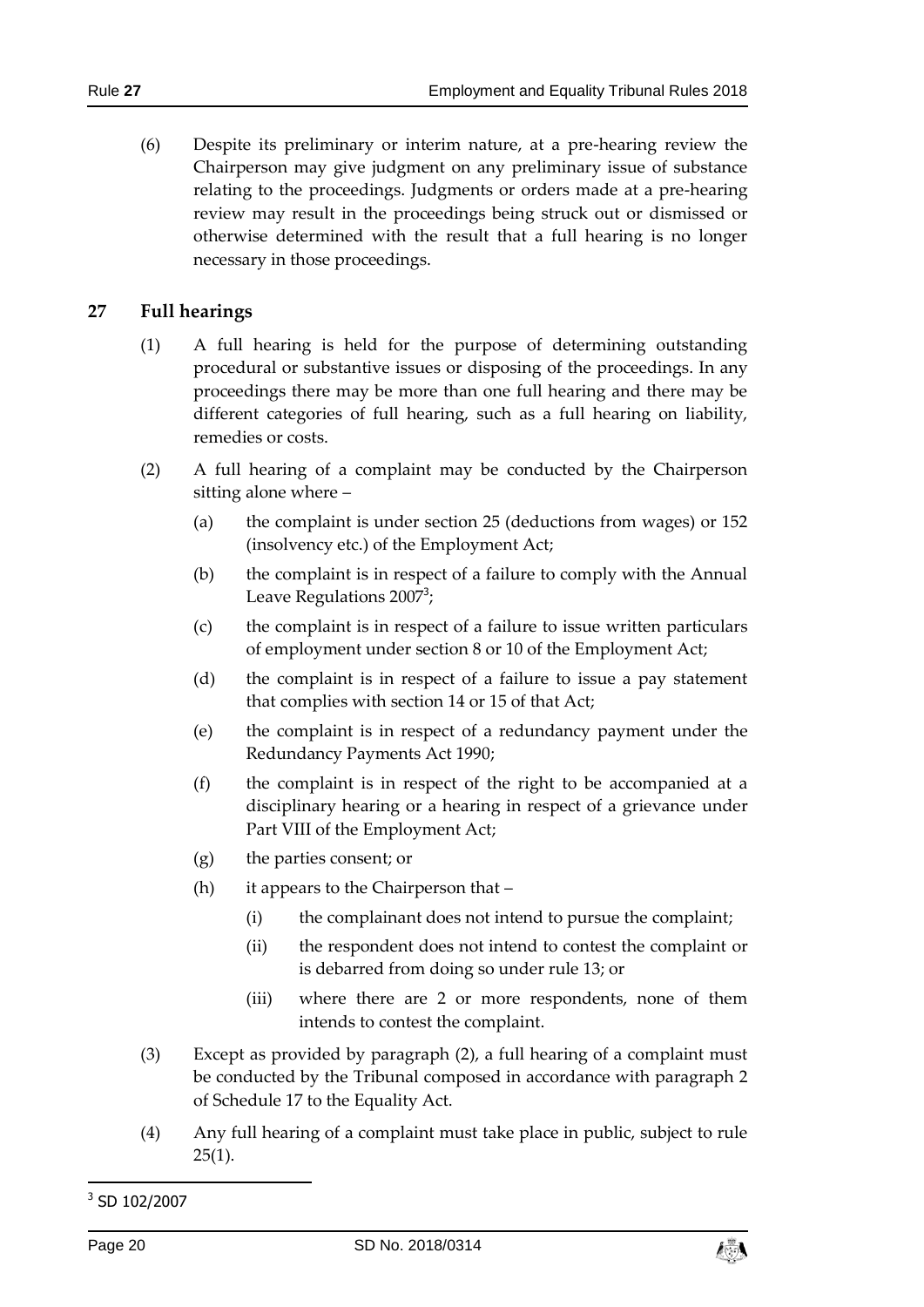## <span id="page-20-0"></span>**28 Conduct of full hearing**

- (1) The Chairperson must fix the date, time and place of the full hearing and the Clerk must send to each party a notice of the full hearing together with information and guidance as to the procedure at the full hearing.
- (2) Subject to rule [24\(](#page-16-1)3), at the full hearing a party shall be entitled to give evidence, to call witnesses, to question witnesses and to address the Tribunal.
- (3) The Tribunal must require parties and witnesses who attend the full hearing to give their evidence on oath or affirmation.
- (4) The Tribunal may exclude from the full hearing any person who is to appear as a witness in the proceedings until such time as he or she gives evidence if it considers it in the interests of justice to do so.
- (5) The Tribunal may impose limits on the time that a party may take in presenting evidence, questioning witnesses or making submissions, and may prevent the party from proceeding beyond any time so allotted.
- (6) If a party fails to attend or to be represented (for the purpose of conducting the party's case at the full hearing) at the time and place fixed for the full hearing, the Tribunal may dismiss or dispose of the proceedings in the absence of that party or may adjourn the full hearing to a later date.
- (7) If the Tribunal wishes to dismiss or dispose of proceedings in the circumstances described in paragraph (6), it must first consider any information in its possession which has been made available to it by the parties.
- <span id="page-20-1"></span>(8) At a full hearing the Tribunal may exercise any powers which may be exercised by the Chairperson under these rules.

# **PART 5 — DECISIONS**

# <span id="page-20-2"></span>**29 Judgments and orders**

- (1) The Chairperson or the Tribunal may issue the following
	- (a) a **"judgment"**, which is a final determination of the proceedings or of a particular issue in those proceedings (including a matter falling within rule [30\(](#page-21-0)1)); (b) an **"order"**, which may be issued in relation to —
		- (i) interim matters (whether or not requiring a person to do or not to do something), and
		- (ii) a matter falling within rule [30\(](#page-21-0)1).
- (2) A judgment may include —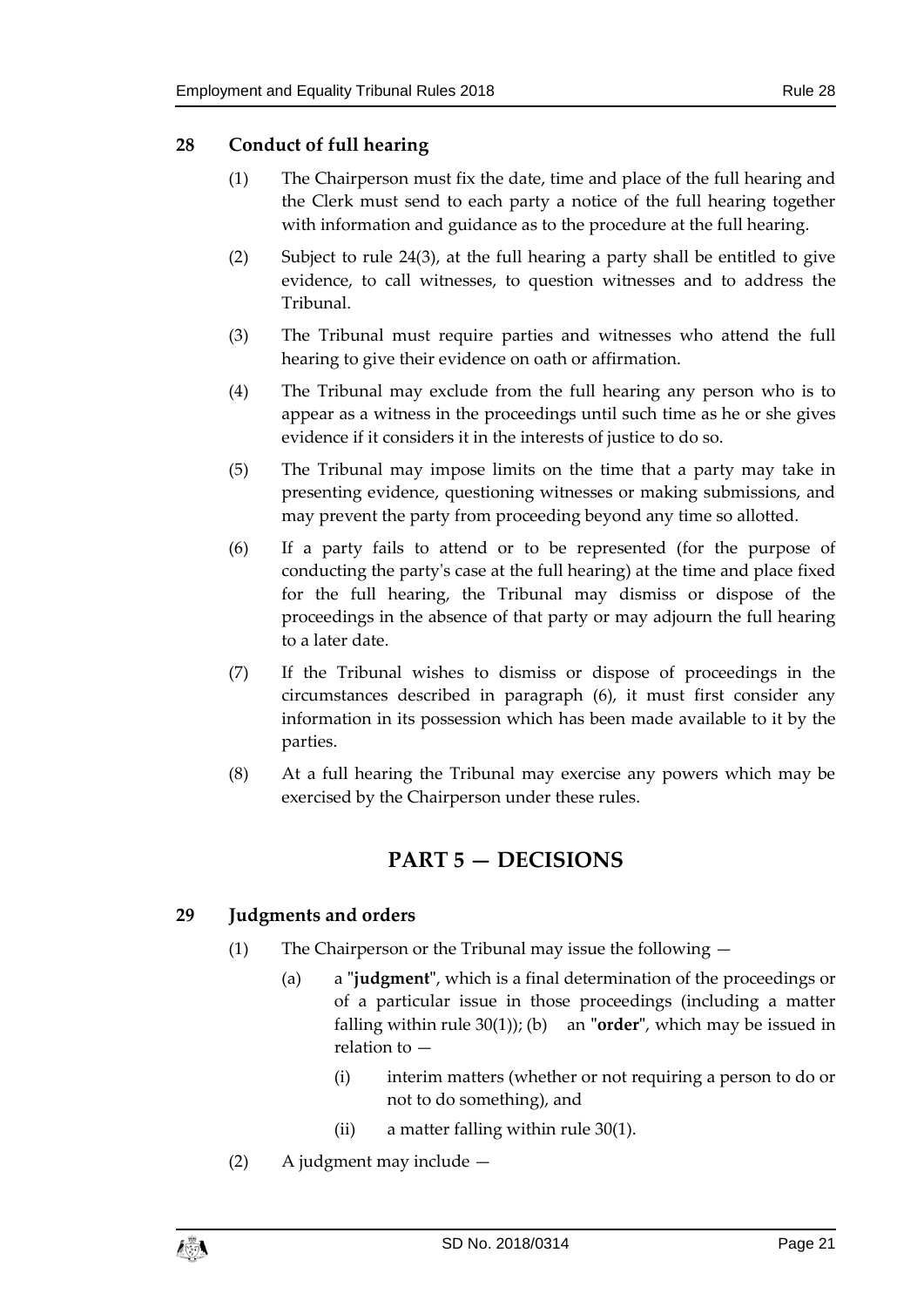- (a) any remedy which the Tribunal may grant under section 109 (goods and services), 114 (work etc.), 115 (occupational pension schemes), 122 (breach of equality clause), 123 (pensions cases) or 124 (claims for pension arrears), as the case may be, of the Equality Act;
- (b) an order for costs, preparation time or wasted costs.
- (3) If the parties agree in writing upon the terms of any order or judgment the Chairperson or Tribunal may, if he, she or it thinks fit, make the order or judgment.
- (4) At the end of a hearing the Chairperson or Tribunal, as the case may be, must either issue any judgment or order orally or reserve the judgment or order to be given in writing at a later date.
- (5) Any order or judgment of the Tribunal may be made or issued by a majority.

#### <span id="page-21-0"></span>**30 Restrictions as to certain judgments and orders**

- (1) This rule applies to a judgment or order
	- (a) as to the entitlement of any party to bring or contest particular proceedings;
	- (b) striking out or amending all or part of any complaint or response on the grounds that it is scandalous or vexatious or has no real prospect of success;
	- (c) striking out any complaint or response (or part of one) on the grounds that the manner in which the proceedings have been conducted by or on behalf of the complainant or the respondent (as the case may be) has been scandalous, unreasonable or vexatious;
	- (d) striking out a complaint which has not been actively pursued;
	- (e) striking out a complaint or response (or part of one) for noncompliance with an order;
	- (f) striking out a complaint where the Chairperson or Tribunal considers that it is no longer possible to have a fair full hearing in those proceedings; or
	- (g) making a restricted reporting order (subject to rule [33\)](#page-23-1).
- (2) Before the Chairperson or the Tribunal makes a judgment or order to which this rule applies, the Clerk must send notice to  $-$ 
	- (a) the party against whom it is proposed that the order or judgment should be made; and
	- (b) where another party has made an application for the order or judgment, that party;

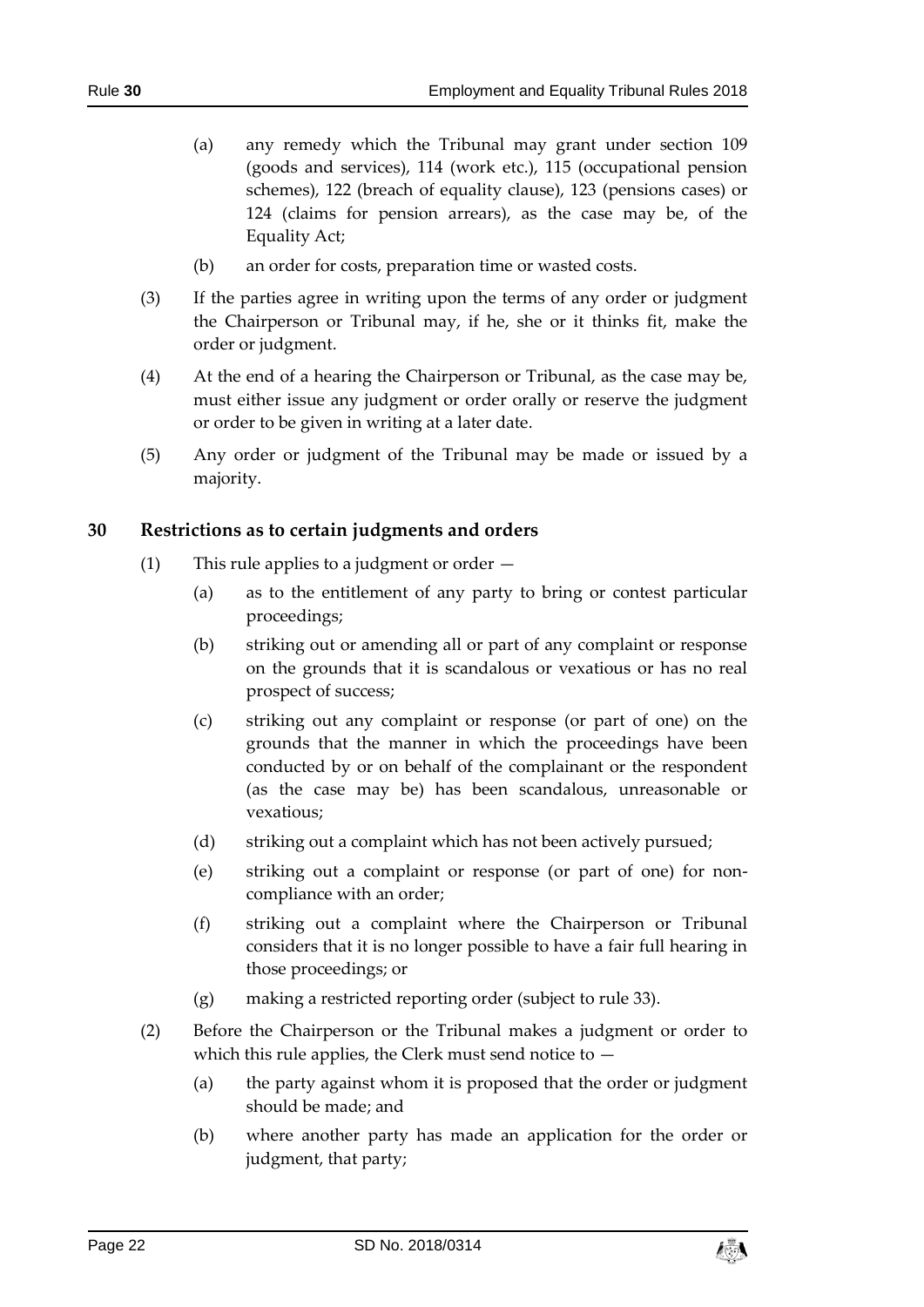informing him or her of the order or judgment to be considered and giving him or her the opportunity to give reasons why the order or judgment should not, or should, be made.

- (3) Paragraph (2) does not apply to  $-$ 
	- (a) an order described in rule [20\(](#page-14-1)2); or
	- (b) a restricted reporting order made in accordance with rule [33.](#page-23-1)
- (4) Paragraph (2) shall not be taken to require the Clerk to send such a notice to a party if that party has been given an opportunity to give reasons orally to the Chairperson or the Tribunal as to why the order should not, or should, be made.
- (5) Where a notice required by paragraph (2) is sent in relation to an order to strike out a complaint which has not been actively pursued, unless the contrary is proved, the notice shall be treated as if it were received by the addressee if it has been sent to —
	- (a) the address specified in the complaint as the address to which notices are to be sent; or
	- (b) where a replacement for that address has been notified to the Clerk, the last address so notified.
- (6) A judgment or order to which this rule applies may not be made except at a pre-hearing review or a full hearing, if one of the parties has so requested. If no such request has been made such a judgment or order may be made in the absence of the parties.
- (7) A complaint or response or any part of one may be struck out under these rules only on the grounds stated in paragraph (1)(b) to (f).
- (8) Nothing in this rule prevents the Chairperson deciding under rule  $9(5)(a)$ or [12\(](#page-7-2)4)(a) that a complaint or response should not be accepted.

# <span id="page-22-0"></span>**31 Form and content of judgments**

- (1) Where judgment is reserved a written judgment must be sent to the parties as soon as practicable.
- (2) All judgments (whether issued orally or in writing) must be recorded in writing and signed by the Chairperson.
- (3) The Clerk must provide a copy of the judgment to each of the parties and, where the proceedings were referred to the Tribunal by a court, to that court. The Clerk must include guidance to the parties on how the judgment may be reviewed or appealed.
- (4) Where the judgment includes an award of compensation or a determination that one party is required to pay a sum to another (excluding an order for costs, preparation time or wasted costs), the document must also contain a statement of the amount of compensation awarded, or of the sum required to be paid.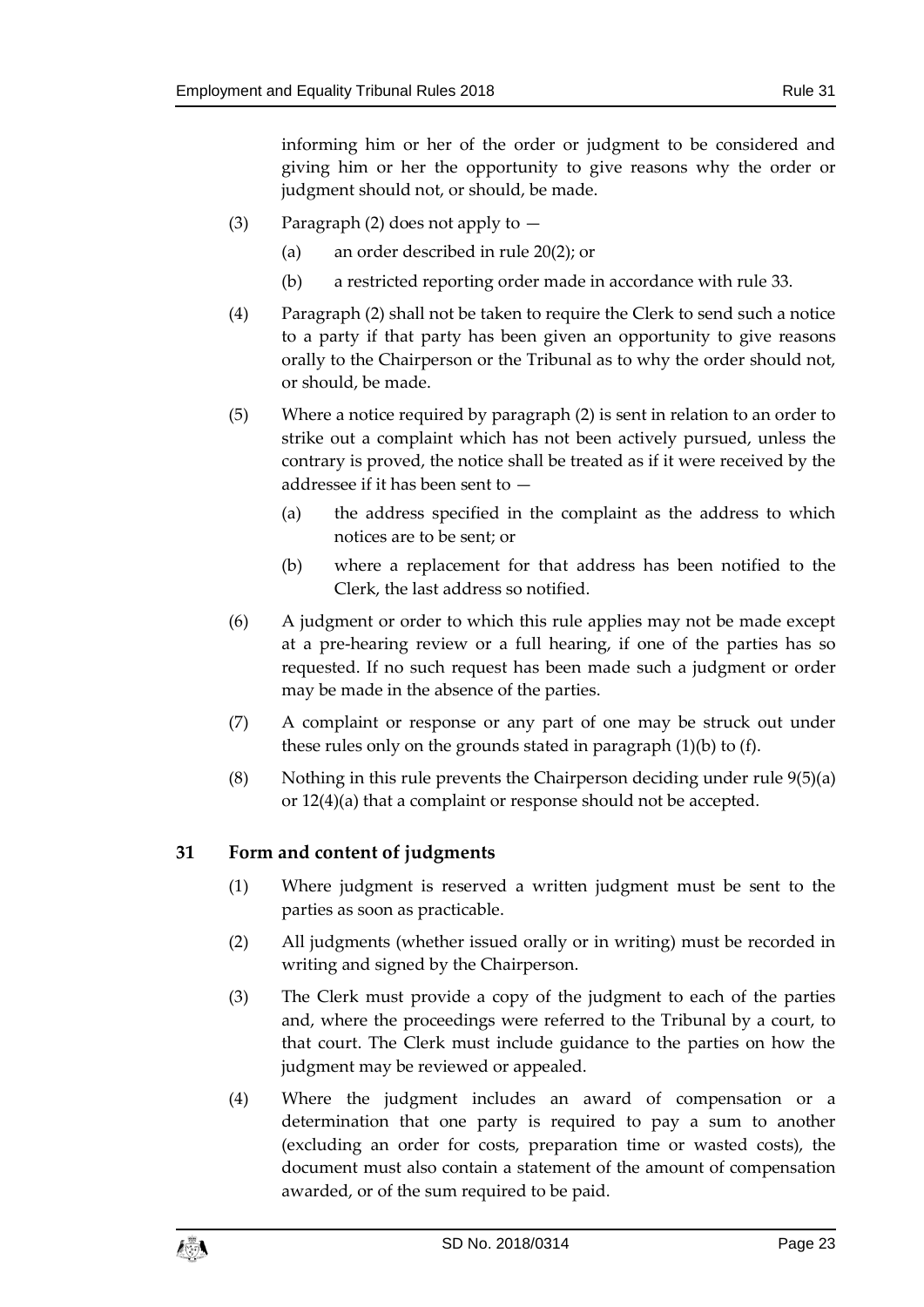#### <span id="page-23-0"></span>**32 Reasons**

- (1) The Tribunal or the Chairperson must give reasons for its, his or her decision on any disputed issue, whether substantive or procedural (including any decision on review or for orders for costs, preparation time or wasted costs).
- (2) In the case of a decision given in writing the reasons must also be given in writing. In the case of a decision announced at a hearing the reasons may be given orally at the hearing or reserved to be given in writing later (which may, but need not, be as part of the written record of the decision). Written reasons shall be signed by the Chairperson.
- (3) Where reasons have been given orally, the Chairperson must announce that written reasons will not be provided unless they are asked for by any party at the hearing itself or by a written request presented by any party within 14 days of the sending of the written record of the decision. The written record of the decision must repeat that information. If no such request is received, the Tribunal must provide written reasons only if requested to do so by the High Court.
- (4) The reasons given for any decision must be proportionate to the significance of the issue, (and for decisions other than judgments may be very short).
- (5) In the case of a judgment the reasons must
	- (a) identify the issues which the Tribunal has determined;
	- (b) state the findings of fact made in relation to those issues;
	- (c) concisely identify the relevant law; and
	- (d) state how that law has been applied to those findings in order to decide the issues.
- (6) Where a judgment includes a financial award the reasons must identify, by means of a table or otherwise, how the amount to be paid has been calculated.

#### <span id="page-23-1"></span>**33 Privacy and restrictions on disclosure**

- (1) The Tribunal or the Chairperson may at any stage of the proceedings, on its, his or her own initiative or on application, make an order with a view to preventing or restricting the public disclosure of any aspect of those proceedings so far as it, he or she considers necessary —
	- (a) in the interests of justice;
	- (b) in order to protect the Convention rights of any person;
	- (c) in the circumstances specified in paragraph 28 (confidential information) of Schedule 17 to the Equality Act; or
	- (d) in the interests of national security.

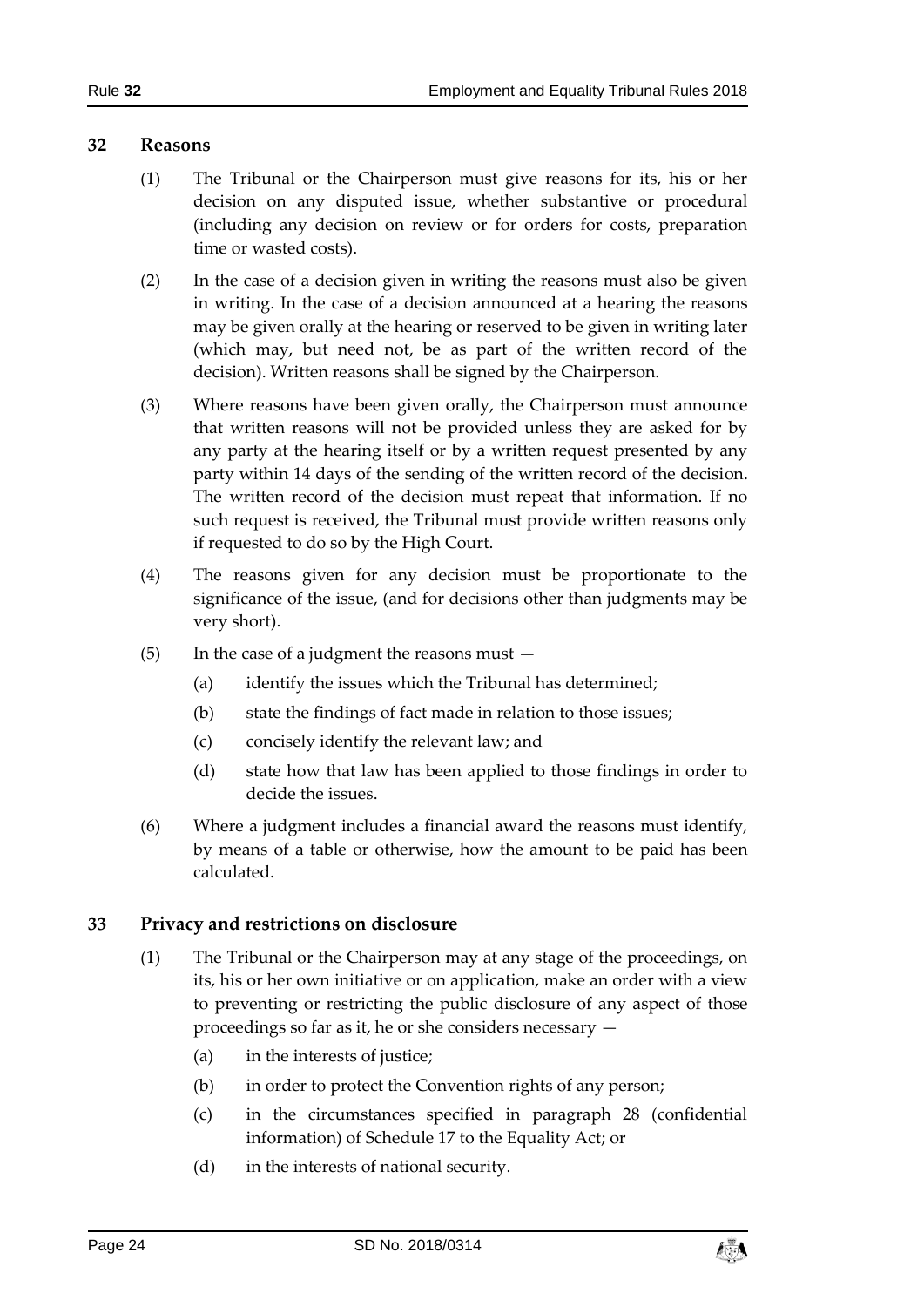- (2) In considering whether to make an order under this rule, the Tribunal or Chairperson shall give full weight to the principle of open justice and to the Convention right to freedom of expression.
- (3) Such orders may include—
	- (a) an order that a hearing that would otherwise be in public be conducted, in whole or in part, in private;
	- (b) an order that the identities of specified parties, witnesses or other persons referred to in the proceedings should not be disclosed to the public, by the use of anonymisation or otherwise, whether in the course of any hearing or in its listing or in any documents entered on the Register or otherwise forming part of the public record;
	- (c) an order for measures preventing witnesses at a public hearing being identifiable by members of the public; or
	- (d) a restricted reporting order in accordance with paragraphs (4) to (6).
- (4) A restricted reporting order is an order prohibiting, until the issue of the final judgment in the proceedings (unless previously revoked), —
	- (a) the publication in the Island in a written publication available to the public; or
	- (b) the inclusion in a relevant programme for reception in the Island;

of any matter likely to lead members of the public to identify the complainant or such other person (if any) as may be named in the order.

- (5) A restricted reporting order may not be made except in proceedings
	- (a) which involve allegations of sexual misconduct;
	- (b) to which a child or young person is a party;
	- (c) in which a child or young person gives evidence; or
	- (d) which relate to disability and in which evidence of an intimate and significantly embarrassing nature is likely to be heard.
- (6) Where a restricted reporting order is made
	- (a) it must specify the person whose identity is protected; and may specify particular matters of which publication is prohibited as likely to lead to that person's identification;
	- (b) it must specify the duration of the order;
	- (c) the Clerk must ensure that a notice of the fact that such an order has been made in relation to those proceedings is displayed on the noticeboard of the Tribunal with any list of the proceedings taking place before the Tribunal, and on the door of the room in which the proceedings affected by the order are taking place; and
	- (d) the Tribunal or Chairperson may order that it applies also to any other proceedings being heard as part of the same hearing.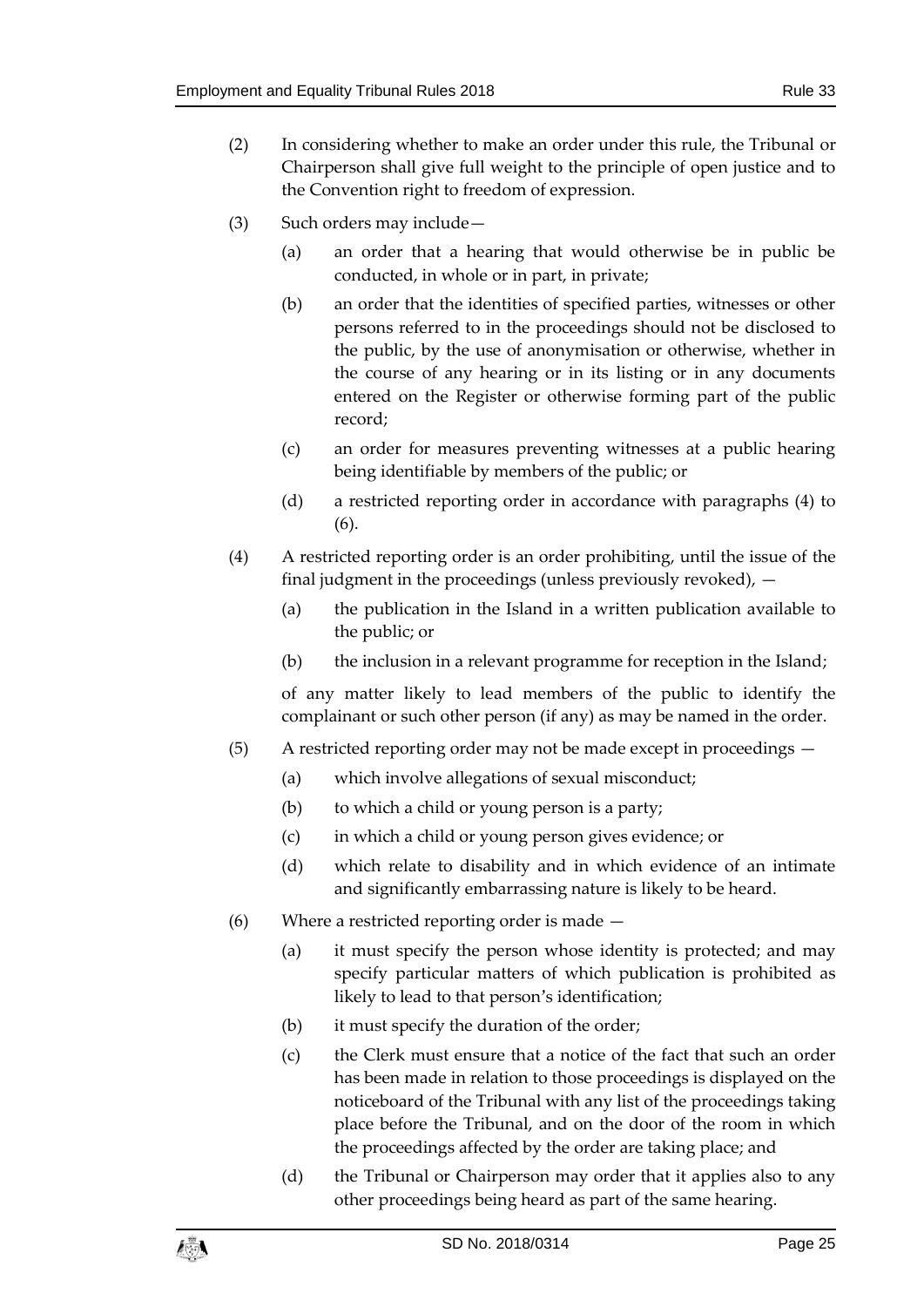- (7) Any party, or other person with a legitimate interest, who has not had a reasonable opportunity to make representations before an order under this rule is made may apply to the Tribunal in writing for the order to be amended or revoked, either on the basis of written representations or, if requested, at a hearing.
- $(8)$  In this rule  $-$

"child or young person" means a person who, in the opinion of the Tribunal or Chairperson, is under the age of 17 years;

"Convention rights" has the meaning given by section 1 of the Human Rights Act 2001; and

"relevant programme" means a programme included in a programme service within the meaning of Part I of the Broadcasting Act 1993.

## <span id="page-25-0"></span>**34 The Register**

- (1) The Clerk must maintain a Register which must be open to the inspection of any person without charge at all reasonable hours.
- (2) The Register, or any part of it, may be kept by means of a computer, and all or part of it may be published on a website.
- (3) Subject to paragraphs (4) and (5), the Clerk must enter in the Register
	- (a) the following particulars of every complaint presented to the Tribunal —
		- (i) the case number;
		- (ii) the date the complaint was presented;
		- (iii) the name and address of the complainant;
		- (iv) the name and address of each respondent; and
		- (v) the subject-matter of the complaint (e.g. "unfair dismissal", "redundancy payment", or as the case may be); and
	- (b) a copy of each of the following documents
		- (i) any judgment;
		- (ii) any order to which rule [30\(](#page-21-0)1) applies; and
		- (iii) the written reasons provided in accordance with rule [32](#page-23-0) in relation to a judgment or order.
- (4) Written reasons for a judgment must be omitted from the Register in any case in which evidence has been heard in private and the Tribunal or Chairperson so orders. In such a case —
	- (a) the Clerk must send the reasons to each of the parties; and
	- (b) where there are proceedings before the High Court relating to the judgment in question, he or she must send the reasons to the Court, together with a copy of the entry in the Register of the judgment to which the reasons relate.

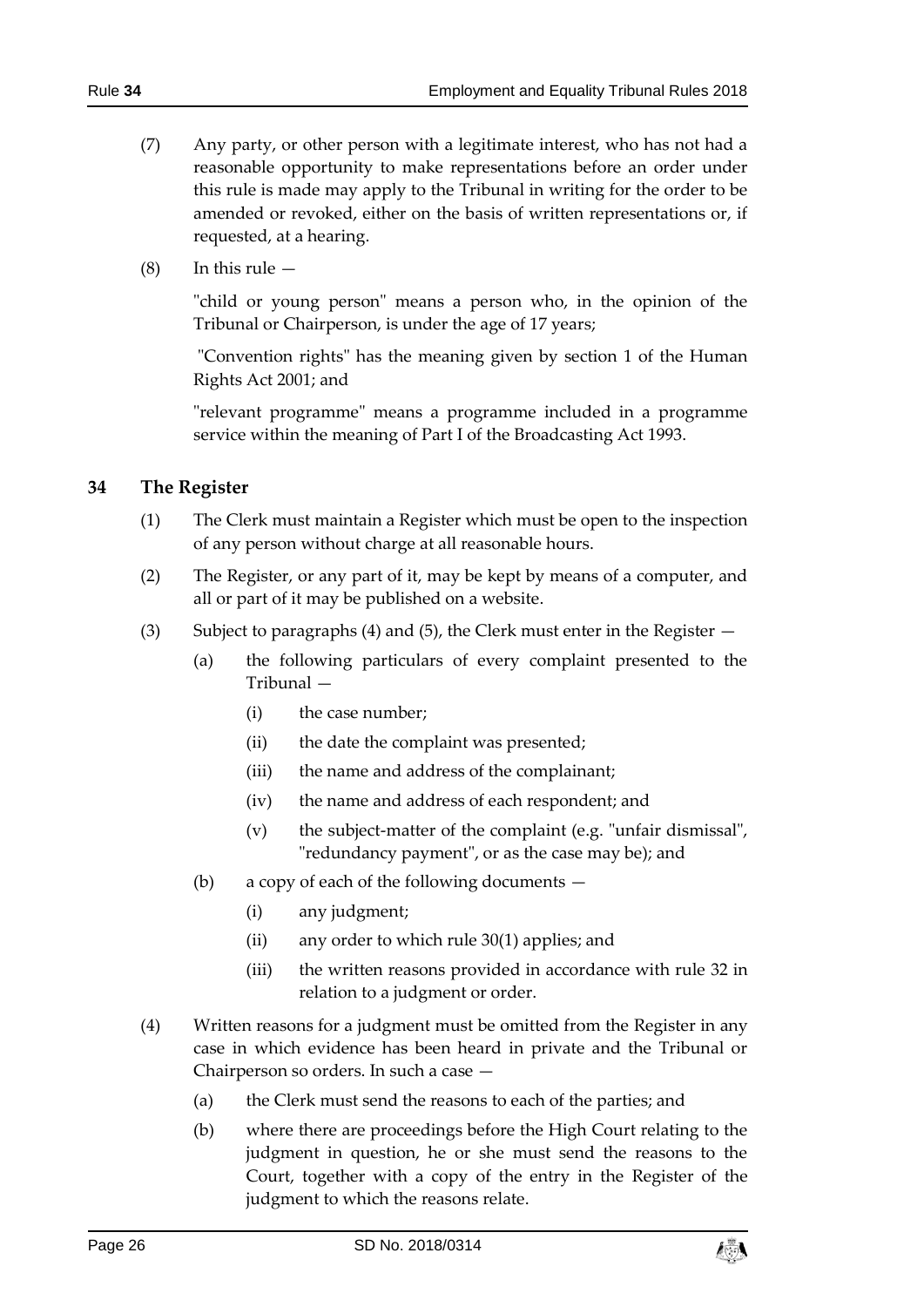- (5) The Tribunal, the Chairperson or the Clerk must omit from the Register, or delete from the Register or any judgment, document or record of the proceedings which is available to the public, any matter which is likely to lead members of the public to identify —
	- (a) any person affected by or making an allegation of the commission of a sexual offence;
	- (b) any child or young person who is a party to, or gave evidence in, the proceedings; or
	- (c) any person with a disability, in respect of whom evidence of an intimate and significantly embarrassing nature was heard.
- (6) Where a direction is given under rule  $35(3)(d)$ , the written reasons must not be entered in the Register, and the further document (if any) required to be prepared in accordance with the direction must be entered instead.

# <span id="page-26-0"></span>**35 National security**

- (1) The Chief Minister, if he or she considers it expedient in the interests of national security, may direct the Tribunal —
	- (a) to sit in private for all or part of particular Crown employment proceedings;
	- (b) to exclude the complainant from all or part of particular Crown employment proceedings;
	- (c) to exclude the complainant's representatives from all or part of particular Crown employment proceedings;
	- (d) to take steps to conceal the identity of a particular witness in particular Crown employment proceedings; or
	- (e) to take steps to keep secret all or part of the reasons for its decision in particular Crown employment proceedings.
- (2) The Tribunal, if it considers it expedient in the interests of national security, may do in relation to particular proceedings before it anything of a kind which it can be required to do by direction under paragraph (1) in relation to particular Crown employment proceedings.
- <span id="page-26-1"></span>(3) In any case where a person has been excluded by virtue of paragraph  $(1)(b)$  or  $(c)$  or  $(2)$  —
	- (a) the Tribunal must permit that person to make a statement to the Tribunal before the commencement of the proceedings, or the part of the proceedings, from which he or she is excluded;
	- (b) the Tribunal may request the President of the Isle of Man Law Society to appoint a person to represent the interests of the complainant;
	- (c) the Clerk shall send a copy of the written reasons for a judgment to the Chief Minister and allow 21 days for him or her to give a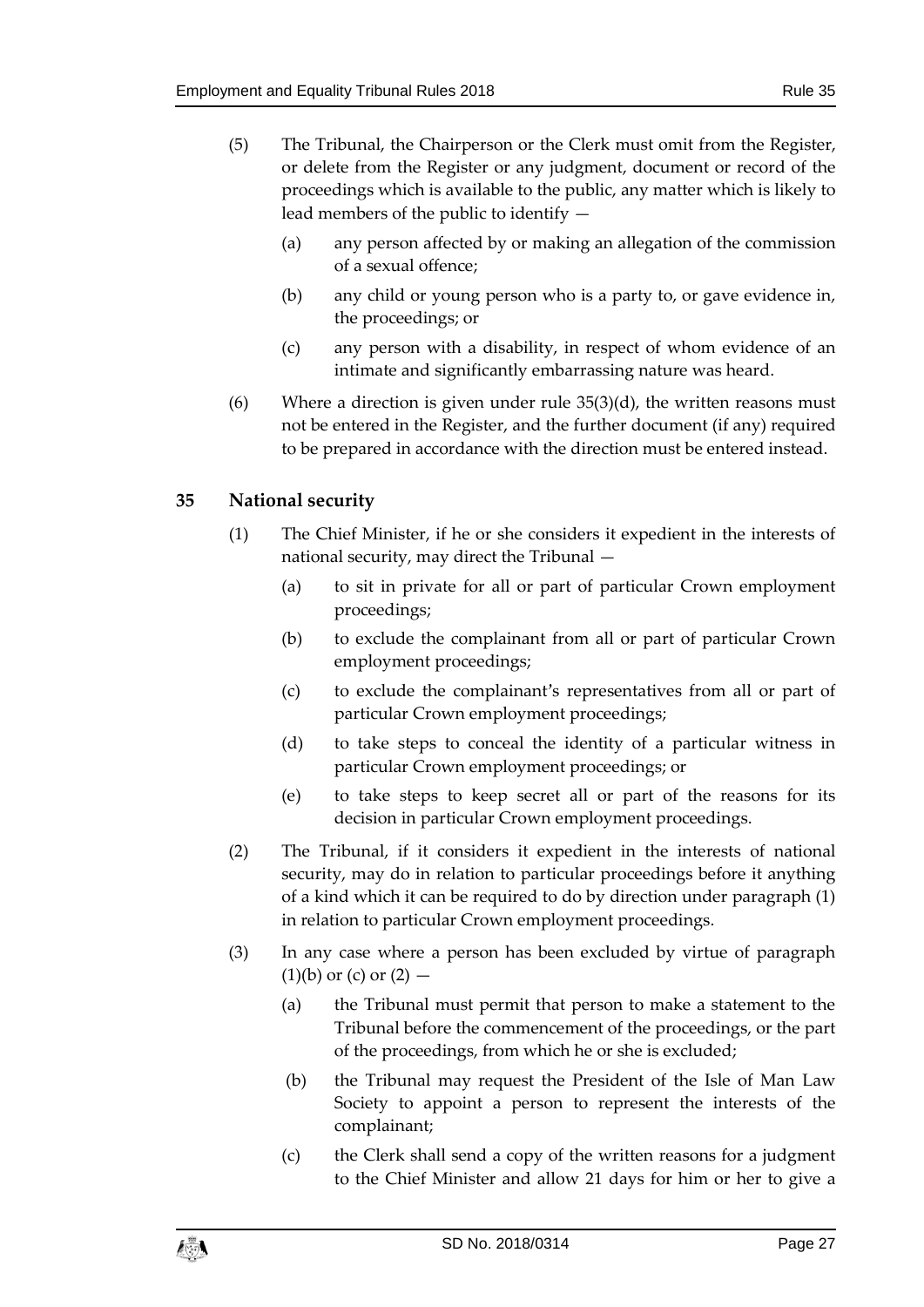direction under sub-paragraph (d) before sending them to any party or entering them onto the Register;

- (d) if the Chief Minister considers it expedient in the interests of national security, he or she may direct that the written reasons shall not be disclosed to specified persons and —
	- (i) require the Tribunal to prepare a further document which sets out the reasons for the decision, but omits specified information; or
	- (ii) direct that no further document setting out the reasons for the decision should be prepared; and
- (e) without prejudice to sub-paragraph (d), if the Tribunal considers it expedient in the interests of national security, it may by order take steps to keep secret all or part of the written reasons.
- (4) In this rule "Crown employment proceedings" has the meaning given by paragraph 25(8) of Schedule 17 to the Equality Act.

#### <span id="page-27-0"></span>**36 Review of certain decisions**

- (1) A party may apply to have the following decisions, judgments and orders made by the Tribunal or the Chairperson reviewed under this rule and rules [37](#page-28-0) and [38](#page-28-1) —
	- (a) a decision not to accept a complaint or response;
	- (b) a judgment (including an order for costs, preparation time or wasted costs);
	- (c) an order to which rule [30\(](#page-21-0)1) applies;

and references to a "decision" in this rule and rules [37](#page-28-0) and [38](#page-28-1) are references to those decisions, judgments and orders only.

- (2) Other decisions or orders may not be reviewed under this rule and rules [37](#page-28-0) and [38,](#page-28-1) but this does not prevent an order under rule [15](#page-10-1) being varied or revoked by the Chairperson on an application under rule [16](#page-12-0) or on his or her own initiative.
- (3) In relation to a decision not to accept a complaint or response, only the party against whom the decision is made may apply to have the decision reviewed.
- (4) Subject to paragraph (5), decisions may be reviewed on the following grounds only —
	- (a) the decision was wrongly made as a result of an administrative error (including an error by a party);
	- (b) the decision was based on a mistaken view of the applicable law;
	- (c) a party did not receive notice of the proceedings leading to the decision;
	- (d) the decision was made in the absence of a party;

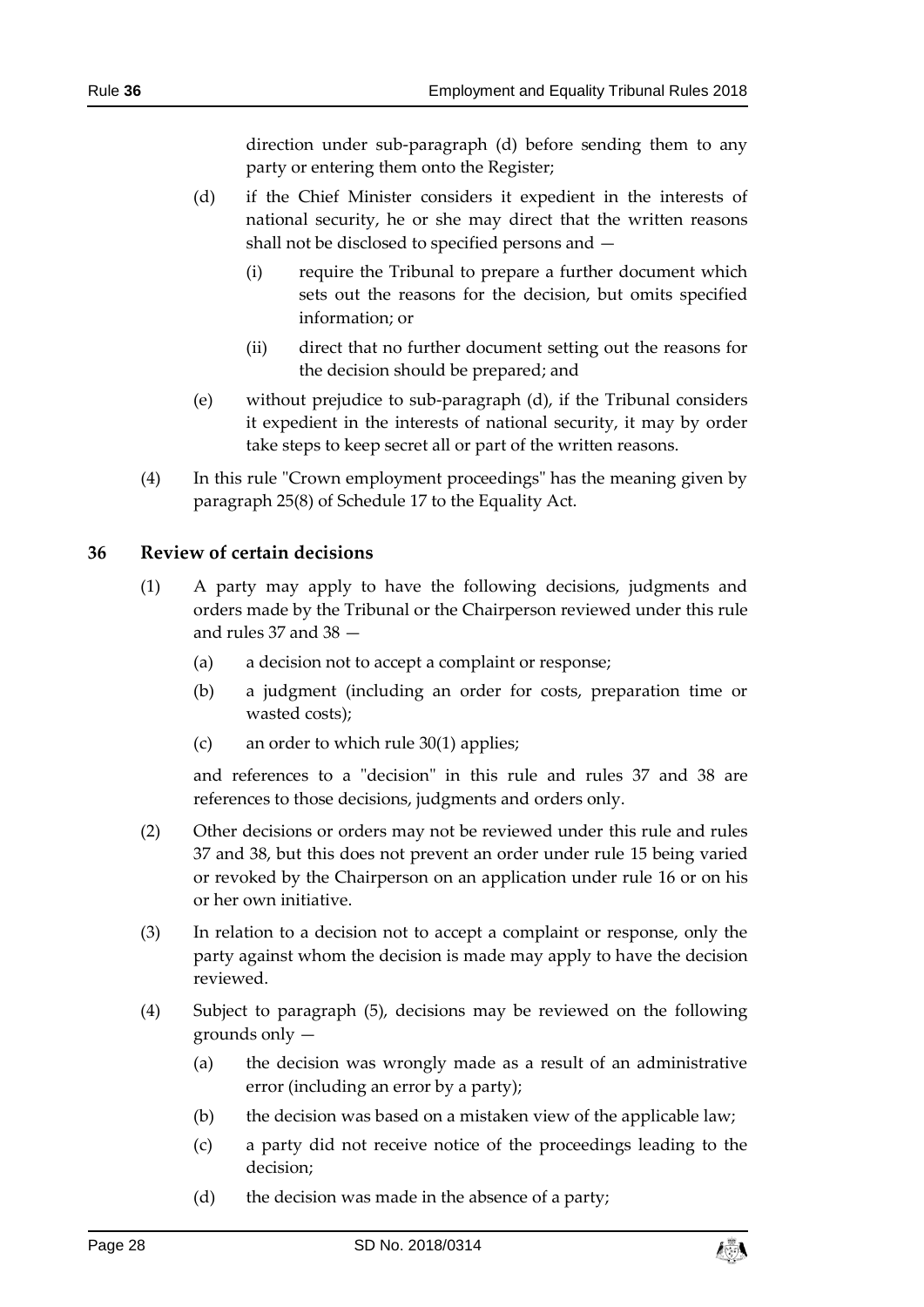- (e) new evidence has become available since the conclusion of the hearing to which the decision relates, provided that its existence could not have been reasonably known of or foreseen at that time; or
- (f) the interests of justice require such a review.
- (5) A decision not to accept a complaint or response may only be reviewed on the grounds listed in paragraph  $(4)(a)$ ,  $(b)$  and  $(f)$ .
- (6) The Tribunal or Chairperson may on its, his or his own initiative review a decision made by it, him or her on the grounds listed in paragraph (4).

# <span id="page-28-0"></span>**37 Preliminary consideration of application for review**

- (1) An application under rule [36](#page-27-0) to have a decision reviewed must be made to the Clerk —
	- (a) within 14 days of the date on which the decision was sent to the parties; or
	- (b) within such further period as the Chairperson considers reasonable, if he or she considers that it is just and equitable to extend the time.
- (2) The application must be in writing and must identify the grounds of the application in accordance with rule [36\(](#page-27-0)4), but if the decision to be reviewed was made at a hearing, an application may be made orally at that hearing.
- (3) The Chairperson must refuse the application if he or she considers that there are no grounds for the decision to be reviewed under rule [36\(](#page-27-0)4) or there is no reasonable prospect of the decision being varied or revoked.
- (4) If an application for a review is refused after such preliminary consideration the Clerk must inform the party making the application in writing of the Chairperson's decision and his or her reasons for it. Unless the application for a review is refused, the decision must be reviewed under rul[e 38.](#page-28-1)

#### <span id="page-28-1"></span>**38 The review**

- (1) Where a party has applied for a review and the application has not been refused after the preliminary consideration above, the decision must if practicable be reviewed by the Chairperson, or the Tribunal consisting of the same persons, who made the original decision.
- (2) Where no application has been made by a party and the decision is being reviewed on the initiative of the Chairperson or Tribunal, the review must be carried out by the Chairperson, or the Tribunal consisting of the same persons, who made the original decision and —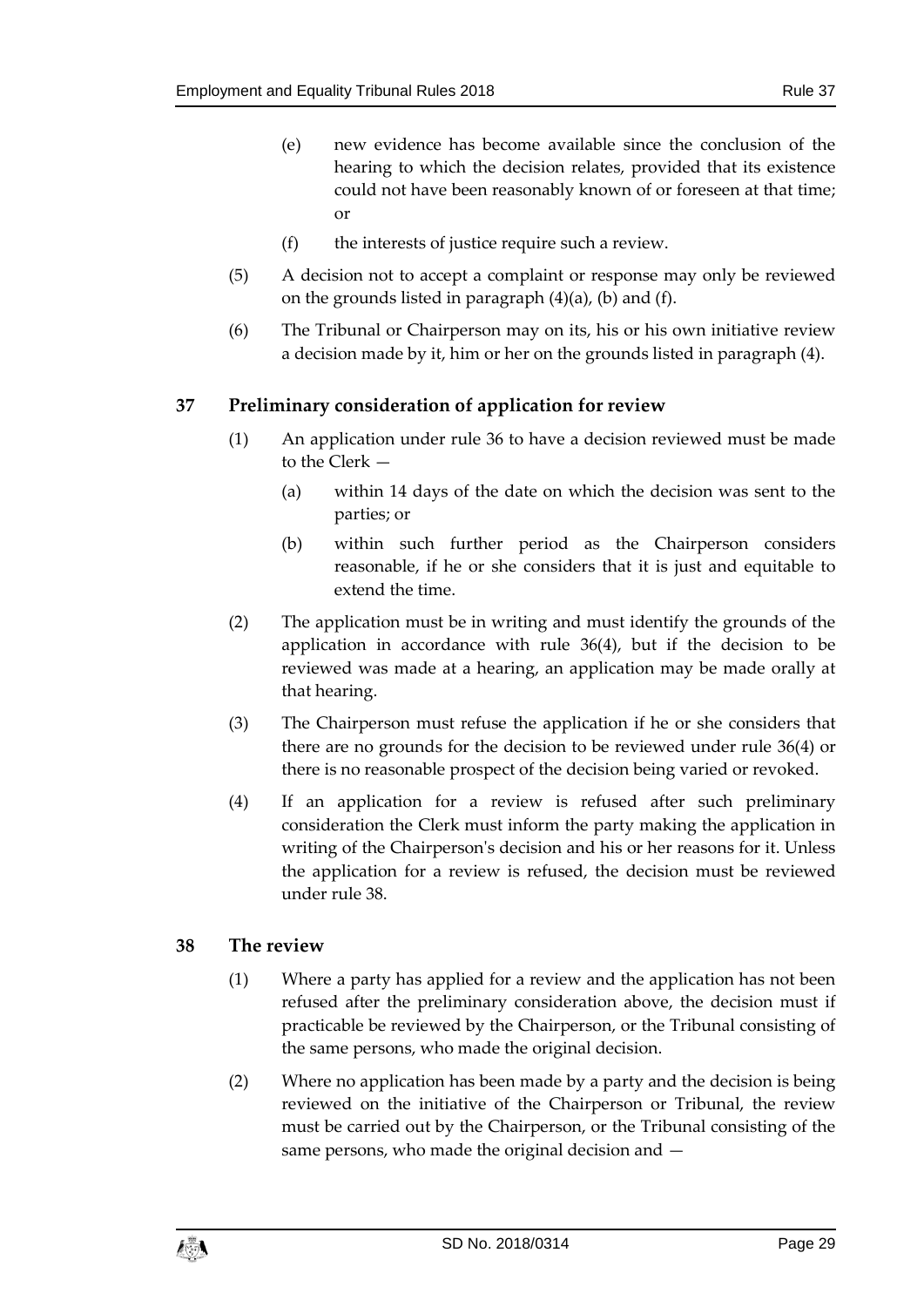- (a) a notice must be sent to each of the parties explaining in summary the grounds upon which it is proposed to review the decision and giving them an opportunity to give reasons why there should be no review; and
- (b) the notice must be sent before the expiry of 21 days from the date on which the original decision was sent to the parties.
- (3) Where the Tribunal or Chairperson reviews a decision under paragraph (1) or (2), it, he or she may confirm, vary or revoke the decision.
- (4) If the decision is revoked
	- (a) the Tribunal or Chairperson must order the decision to be taken again;
	- (b) if the original decision was taken by the Chairperson without a hearing, the new decision may be taken without hearing the parties; and
	- (c) if the original decision was taken at a hearing, a new hearing must be held.

## <span id="page-29-0"></span>**39 Correction of decisions or reasons**

- (1) Clerical mistakes in any order, judgment, decision or reasons, or errors arising in those documents from an accidental slip or omission, may at any time be corrected by certificate by the Chairperson.
- (2) If a document is corrected by certificate under paragraph (1), or if a decision is revoked or varied under rule [38](#page-28-1) or altered in any way by order of the High Court, the Clerk must alter any entry in the Register which is so affected to conform with the certificate or order and send a copy of any entry so altered to each of the parties and, if the proceedings have been referred to the Tribunal by a court, to that court.
- (3) Where a document omitted from the Register under rule [34](#page-25-0) is corrected by certificate under this rule, the Clerk must send a copy of the corrected document to the parties; and where there are proceedings before the High Court relating to the decision or reasons in question, he or she must send a copy to the Court together with a copy of the entry in the Register of the decision, if it has been altered under this rule.

# **PART 6 — COSTS**

# <span id="page-29-2"></span><span id="page-29-1"></span>**40 Costs and preparation time**

- (1) In this rule and rule  $41 -$ 
	- (a) "costs order" means an order of the Tribunal that the paying party make a payment to —

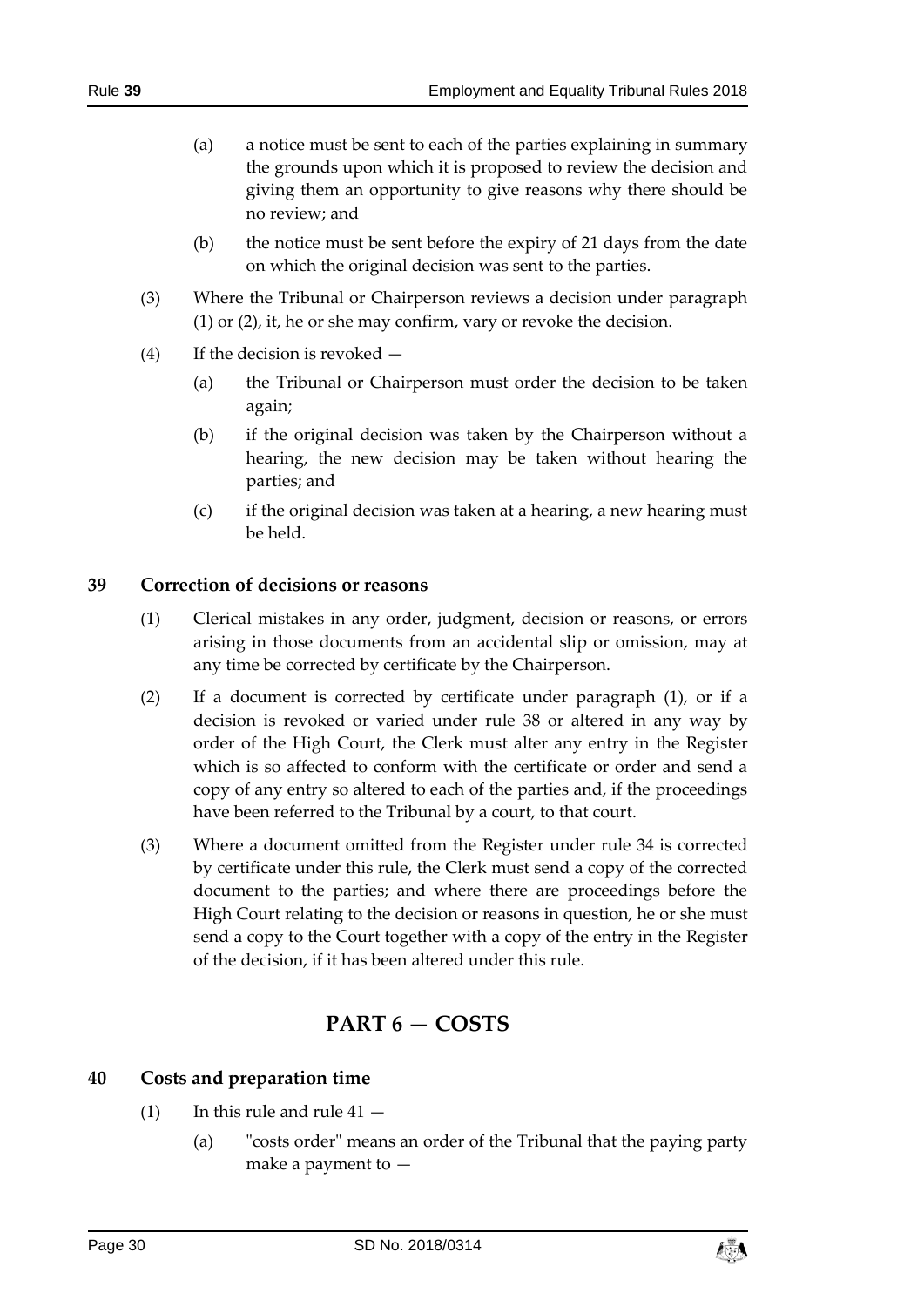- (i) the receiving party in respect of costs incurred by the receiving party while legally represented or represented by a lay representative;
- (ii) another party or a witness in respect of expenses incurred or to be incurred for the purpose of or in connection with an individual's attendance as a witness at the Tribunal;
- (b) "lay representative" means a person, other than an advocate, who for reward assists a party in the proceedings, but does not include an employee of the party;
- (c) "paying party" means a party by whom a payment is to be made under a costs order or a preparation time order, and includes a respondent who has not had a response accepted in the proceedings, in relation to the conduct of any part which he or she has taken in the proceedings;
- (d) "preparation time" means time spent by the receiving party (including by any employees or advisers) in working on the case, except time spent at any final hearing;
- (e) "preparation time order" means an order of the Tribunal that the paying party make a payment to another party in respect of the receiving party's preparation time while not legally represented;
- (f) "receiving party" means a party to whom a payment is to be made under a costs order or a preparation time order, and includes the Treasury if, not being a party, it has acted as provided in rule [43;](#page-34-2) and
- (g) a reference to the Tribunal includes a reference to the Chairperson sitting alone.
- (2) Subject to paragraphs (3) and (4), the Tribunal must not normally make a costs order or preparation time order in any proceedings.
- (3) The Tribunal may make a costs order or a preparation time order, and must consider whether to do so, where —
	- (a) in its opinion
		- (i) the paying party has in bringing or defending the proceedings, or he or she or his or her representative has in conducting the proceedings, acted vexatiously, abusively, disruptively or otherwise unreasonably;
		- (ii) the paying party's complaint or response had no real prospect of success; or
		- (iii) the paying party has made a false or exaggerated allegation in his or her complaint or response or in evidence in support of it;
	- (b) the paying party has been in breach of any order;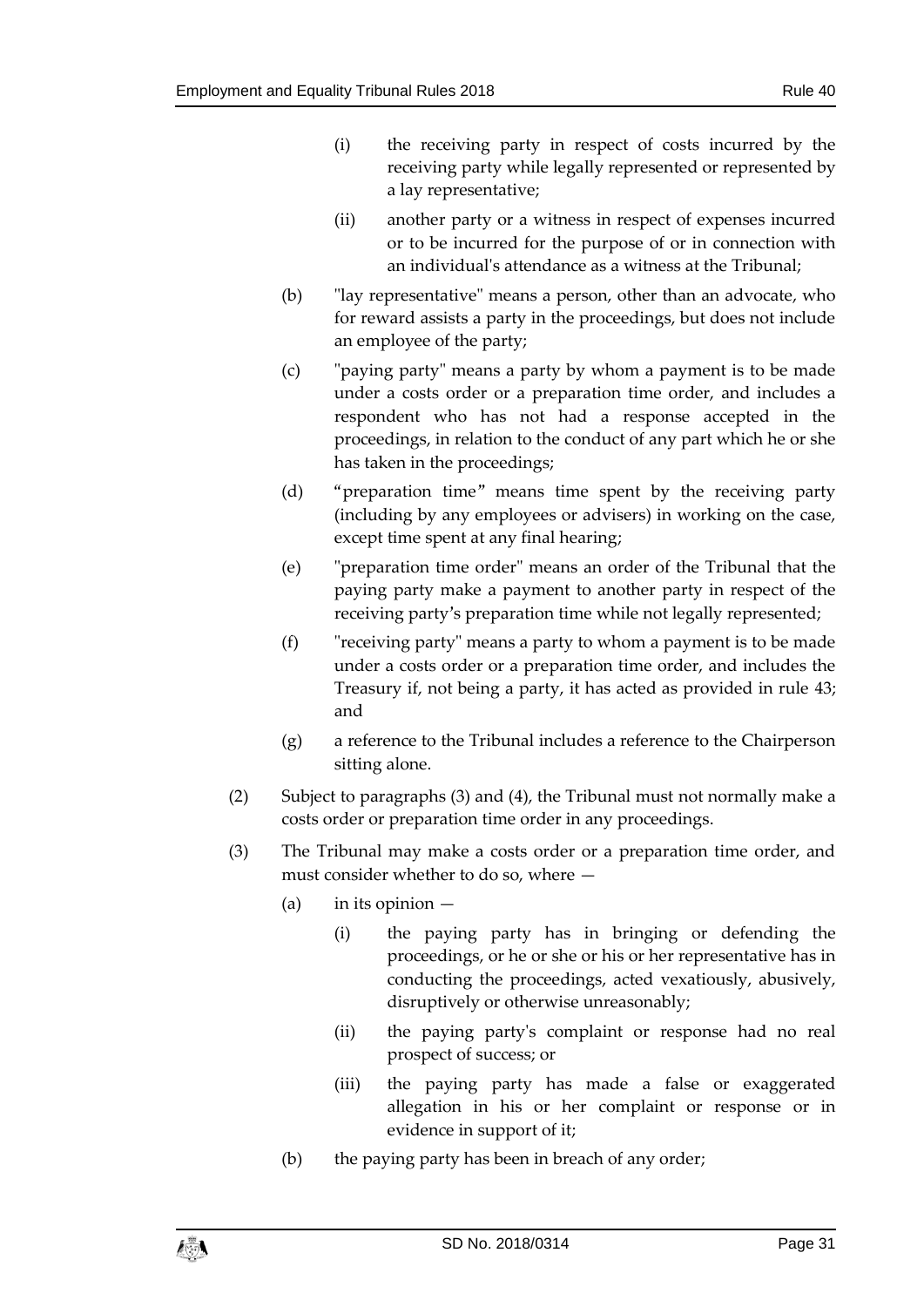- (c) a hearing has been postponed or adjourned on the application of the paying party; or
- (d) the Chairperson has decided under rule [9\(](#page-5-0)5) or rule 12(4) that the paying party's complaint or response should not be accepted and the decision has been confirmed on a review under rule [38.](#page-28-1)
- (4) A costs order or preparation time order under paragraph (3)(c) may be against or in favour of any party as respects any costs incurred or time spent, as the case may be, as a result of the postponement or adjournment.
- (5) A costs order or preparation time order may be made against or in favour of a respondent who has not had a response accepted in the proceedings, in relation to the conduct of any part which he or she has taken in the proceedings.
- (6) A party may apply for a costs order or preparation time order to be made at any time during the proceedings. An application may be made at the end of a hearing, or in writing to the Clerk.
- (7) An application for a costs order or preparation time order which is received by the Clerk later than 21 days from the issuing of the judgment determining the complaint must not be accepted or considered by the Tribunal unless it considers that it is in the interests of justice to do so.
- (8) In paragraph (7), the date of issuing of the judgment determining the complaint is either —
	- (a) the date of the full hearing if the judgment was issued orally; or
	- (b) if the judgment was reserved, the date on which the written judgment was sent to the parties.
- (9) No costs order or preparation time order shall be made unless
	- (a) the Clerk has sent notice to the party against whom the order may be made giving him or her the opportunity to give reasons why the order should not be made; or
	- (b) that party has been given an opportunity to give reasons orally to the Tribunal as to why the order should not be made.
- $(10)$  A costs order may  $-$ 
	- (a) order the paying party to pay to the receiving party a specified amount, not exceeding £2,000, in respect of the costs of the receiving party;
	- (b) order the paying party to pay the receiving party the whole or a specified part of the costs of the receiving party with the amount to be paid being determined by way of detailed assessment in the High Court in accordance with rules of court, or by the Chairperson applying the same principles;

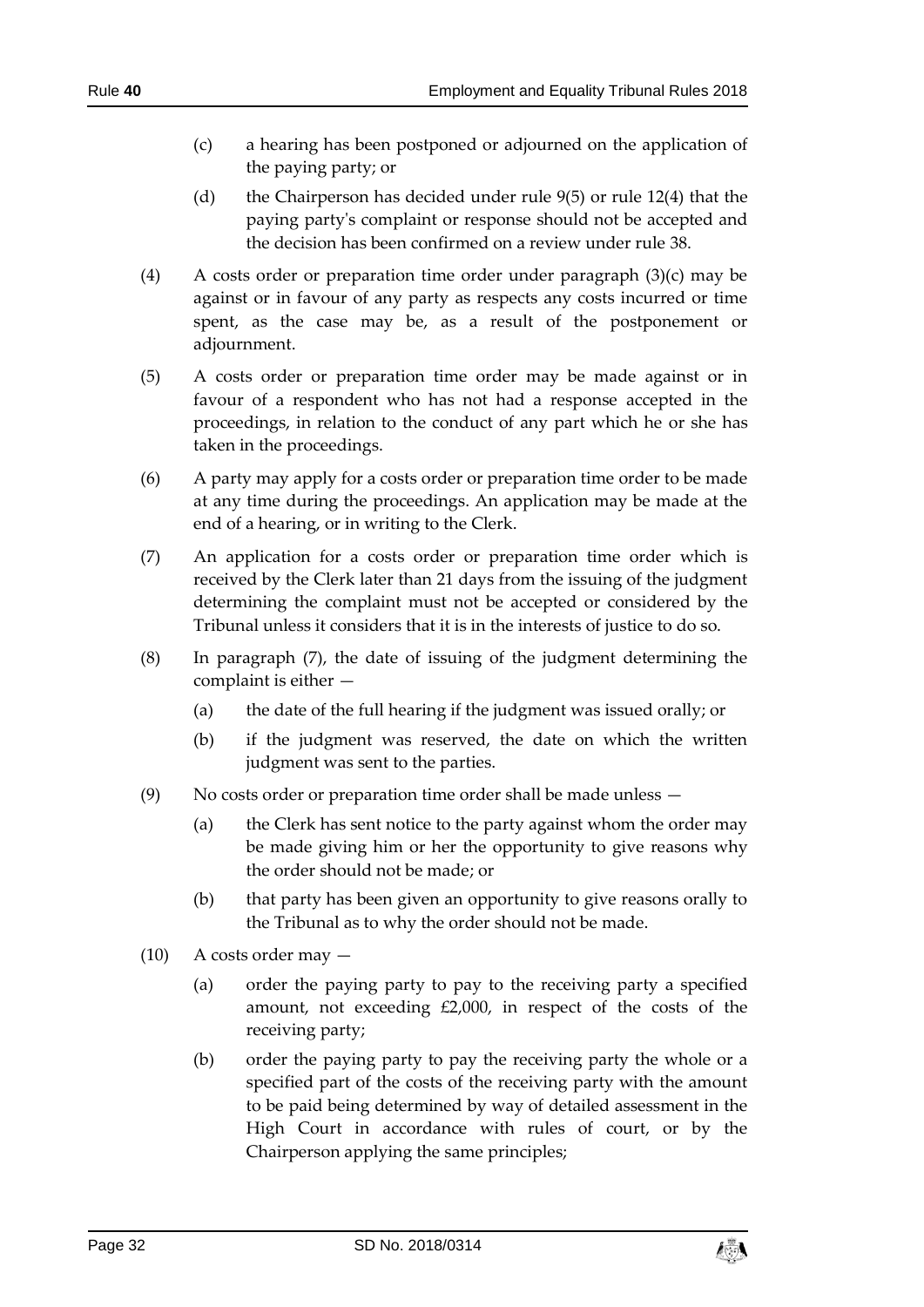- (c) order the paying party to pay another party or a witness, as appropriate, a specified amount in respect of expenses necessarily and reasonably incurred or to be incurred for the purpose of or in connection with an individual's attendance as a witness at the Tribunal; or
- (d) if the paying party and the receiving party agree as to the amount payable, be made in that amount.
- (11) Where the Tribunal determines to make a preparation time order, it must decide the number of hours in respect of which the order should be made, on the basis of —
	- (a) information provided by the receiving party on time spent falling within paragraph (1)(d); and
	- (b) the Tribunal's own assessment of what it considers to be a reasonable and proportionate amount of time to spend on such preparatory work, with reference to such matters as the complexity of the proceedings, the number of witnesses and the documentation required.
- (12) The amount of a preparation time order shall (subject to paragraph 13) be the number of hours assessed under paragraph (11) multiplied by an hourly rate of as follows —
	- (a) where the receiving party can prove financial loss, the amount he or she can prove he or she has lost in that time; or
	- (b) where the receiving party cannot prove financial loss, an amount at the rate of £25;

subject in either case to a maximum of £2,000.

- (13) The Tribunal may have regard to the paying party's ability to pay when considering whether it make a costs order or preparation time order or how much that order should be.
- (14) The Tribunal may order that the sum payable under a costs order or preparation time order be paid by instalments.
- (15) Any sum due under a costs order or preparation time order shall be payable by the paying party and not his or her representative.
- (16) Where the Tribunal makes a costs order or preparation time order it must provide written reasons for doing so if a request is made for written reasons within 14 days of the date of the relevant order.

This 14 day time limit may not be extended under rule [15.](#page-10-1) The Clerk must send a copy of the written reasons to all parties to the proceedings.

#### <span id="page-32-0"></span>**41 Personal liability of representatives for costs**

(1) The Tribunal may make a wasted costs order against a party's representative.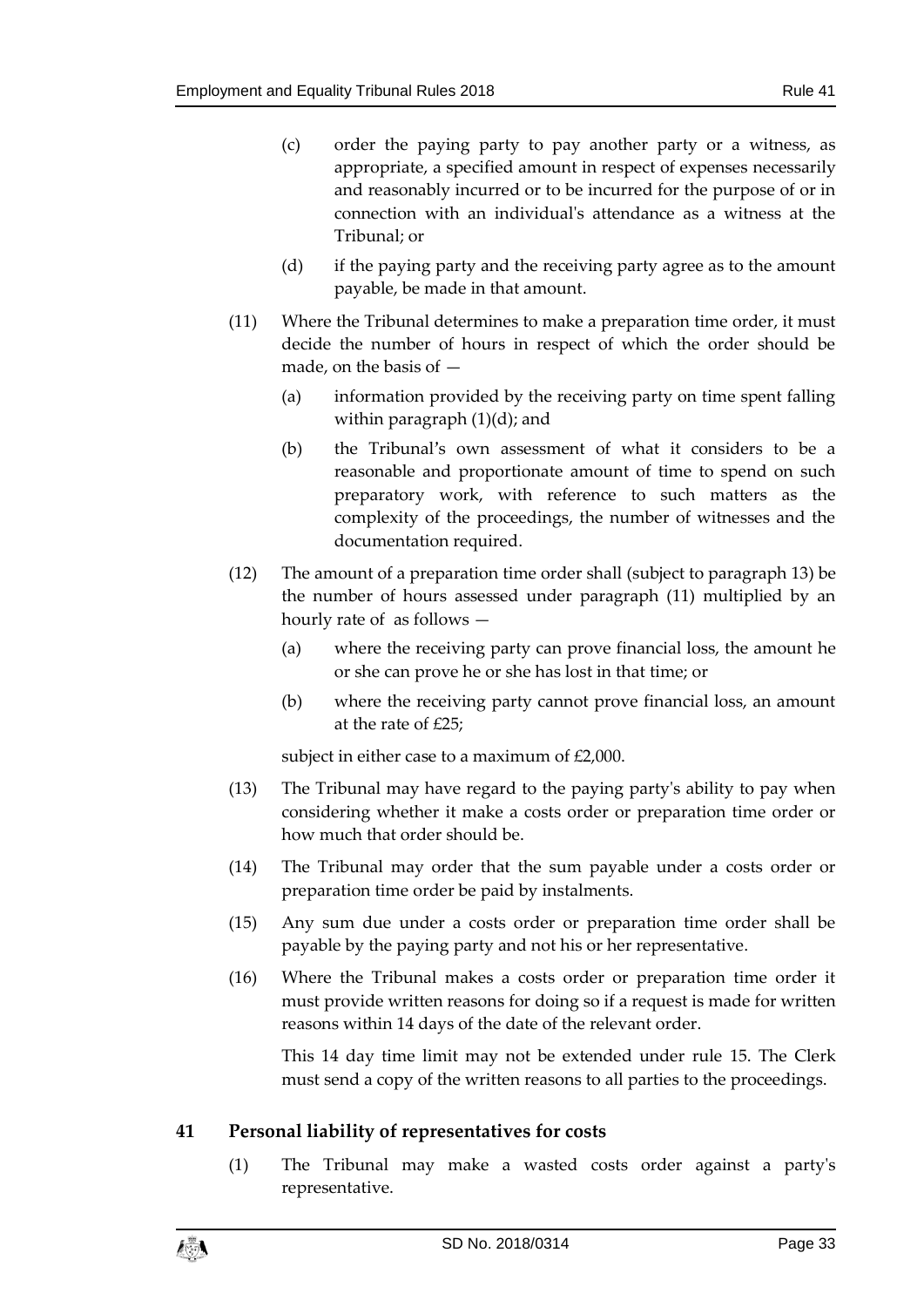- (2) A "wasted costs order" is an order disallowing, or ordering the representative of a party to meet, the whole or part of any wasted costs of any party, including an order that the representative repay to his or her client any costs which have already been paid.
- (3) In paragraph (2) "wasted costs" means any costs incurred by a party
	- (a) as a result of any improper, unreasonable or negligent act or omission on the part of any representative; or
	- (b) which, in the light of any such act or omission occurring after they were incurred, the Tribunal considers it unreasonable to expect that party to pay.
- (4) In this rule "representative" means a party's advocate or other representative or any employee of the representative, but it does not include a representative who is not acting in pursuit of profit with regard to those proceedings.
- (5) A wasted costs order may be made in favour of a party whether or not that party is legally represented and such an order may also be made in favour of a representative's own client. A wasted costs order may not be made against a representative where that representative is an employee of a party.
- (6) Before making a wasted costs order, the Tribunal must give the representative a reasonable opportunity to make oral or written representations as to reasons why such an order should not be made. The Tribunal may also have regard to the representative's ability to pay when considering whether it shall make a wasted costs order or how much that order should be.
- (7) Where the Tribunal makes a wasted costs order, it must specify in the order the amount to be disallowed or paid.
- (8) The Clerk must inform the representative's client in writing  $-$ 
	- (a) of any proceedings under this rule; or
	- (b) of any order made under this rule against the party's representative.
- (9) Where the Tribunal makes a wasted costs order it must provide written reasons for doing so if a request is made for written reasons within 14 days of the date of the wasted costs order.

This 14 day time limit may not be extended under rule [15.](#page-10-1) The Clerk must send a copy of the written reasons to all parties to the proceedings.

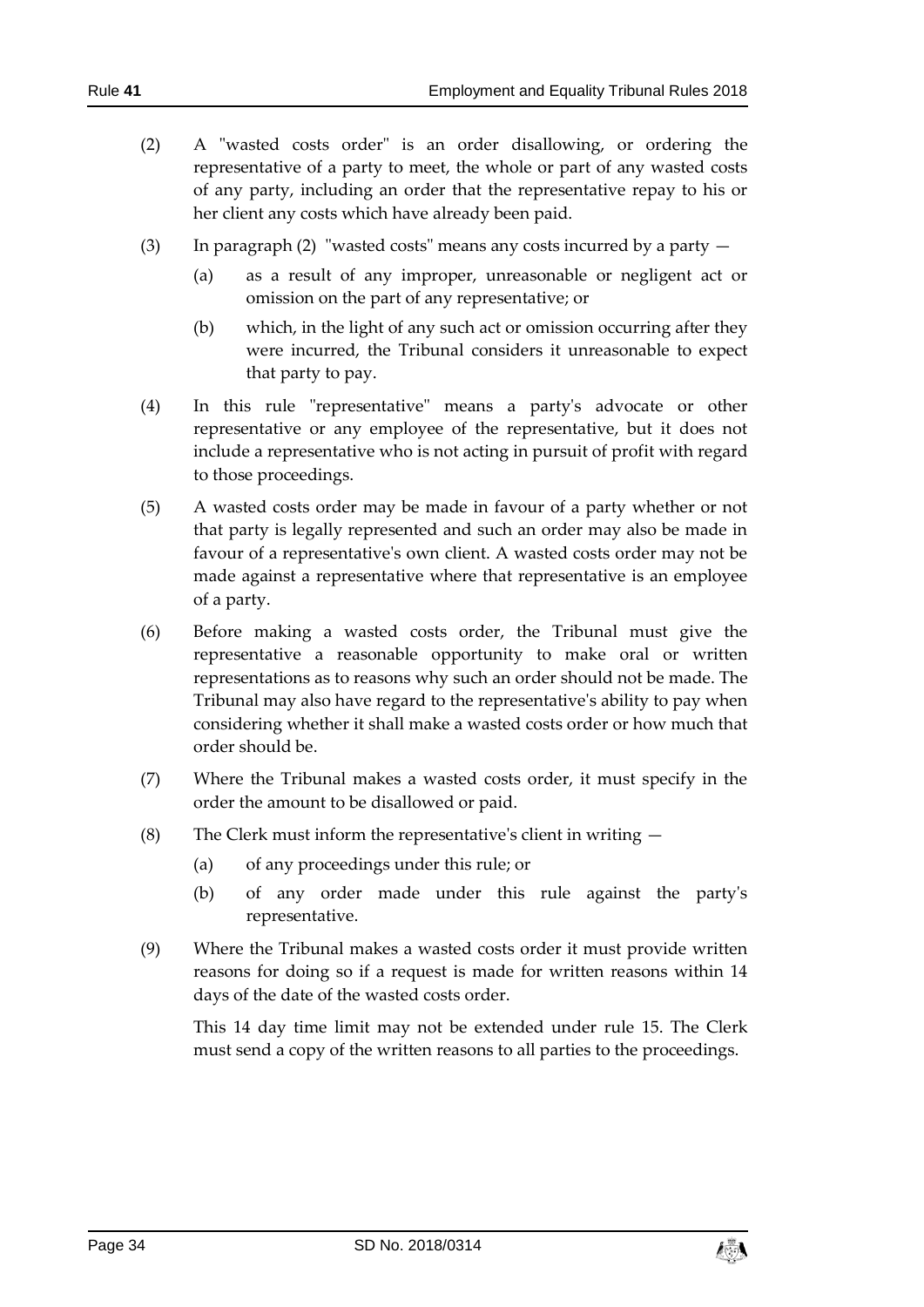# **PART 7— SUPPLEMENTAL**

# <span id="page-34-1"></span><span id="page-34-0"></span>**42 Power to rectify error in procedure**

- (1) Where there has been an error of procedure such as a failure to comply with a provision of these rules —
	- (a) the error does not invalidate any step taken in the proceedings unless the Chairperson or Tribunal so orders; and
	- (b) the Chairperson or Tribunal may make an order to remedy the error.
- (2) The Chairperson or Tribunal must not allow an application to set aside any such step for an error of procedure —
	- (a) unless it is made within a reasonable time; or
	- (b) if the applicant has taken a step after knowledge of the error.
- (3) The application must specify the error of procedure to which the application relates.

# <span id="page-34-2"></span>**43 Proceedings involving the Manx National Insurance Fund**

The Treasury shall be entitled to appear as if it were a party and be heard at any hearing in relation to proceedings which may involve a payment out of the Manx National Insurance Fund, and in that event it shall be treated for the purposes of these rules as if it were a party.

# <span id="page-34-3"></span>**44 Notices etc.**

- (1) Any notice given or document sent under these rules must (unless the Chairperson or Tribunal orders otherwise) be in writing and may be given or sent —
	- (a) by post;
	- (b) by email or other means of electronic communication; or
	- (c) by personal delivery.
- (2) Where a notice or document has been given or sent in accordance with paragraph (1), that notice or document shall, unless the contrary is proved, be taken to have been received by the party to whom it is addressed —
	- (a) in the case of a notice or document given or sent by post, on the day on which the notice or document would be delivered in the ordinary course of post;
	- (b) in the case of a notice or document transmitted by means of electronic communication, on the day on which the notice or document is transmitted; or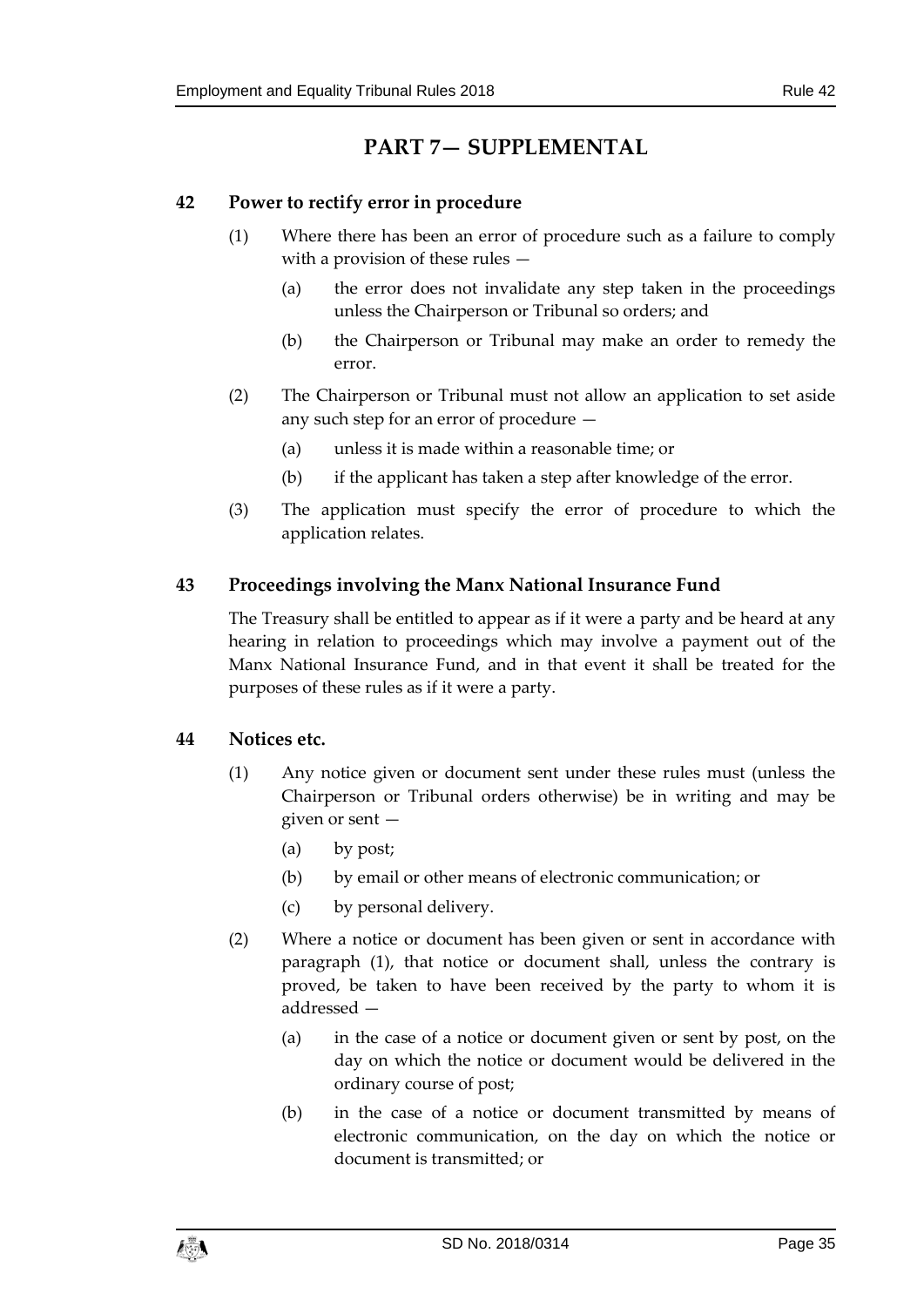- (c) in the case of a notice or document delivered in person, on the day on which the notice or document is delivered.
- (3) All notices and documents required or authorised by these rules to be sent or given to any person listed below may be sent to or delivered as follows —
	- (a) in the case of a notice or document directed to the Clerk, to the office of the Tribunals' Centralised Administration;
	- (b) in the case of a notice or document directed to the Treasury in proceedings to which it is not a party (or in respect of which it is treated as a party for the purposes of these Rules by rule [43\)](#page-34-2), to the principal office of the Treasury;
	- (c) in the case of a notice or document directed to a court, to the General Registry; or
	- (d) in the case of a notice or document directed to a party
		- (i) the address specified in the complaint or response to which notices and documents are to be sent, or in a notice under paragraph (4);
		- (ii) if no such address has been specified, or if a notice sent to such an address has been returned, to any other known address or place of business in the Island or the United Kingdom or, if the party is a corporate body, the body's registered or principal office in the Island or the United Kingdom, or, in any case, such address or place outside the Island and the United Kingdom as the Chairperson may allow; or
		- (iii) in the case of a notice or document directed to any person (other than a person specified in the foregoing provisions of this paragraph), his or her address or place of business in the Island or the United Kingdom or, if the person is a corporate body, the body's registered or principal office in the Island or the United Kingdom;

and a notice or document sent or given to the authorised representative of a party shall be taken to have been sent or given to that party.

- (4) A party may at any time by notice to the Clerk and to the other party or parties (and, where appropriate, to a relevant officer) change the address to which notices and documents are to be sent or transmitted.
- (5) The Chairperson may order that there shall be substituted service in such manner as he or she may think fit in any case he or she considers appropriate.
- (6) In proceedings which may involve a payment out of the Manx National Insurance Fund, the Clerk must, where appropriate, send copies of all documents and notices to the Treasury whether or not it is a party.

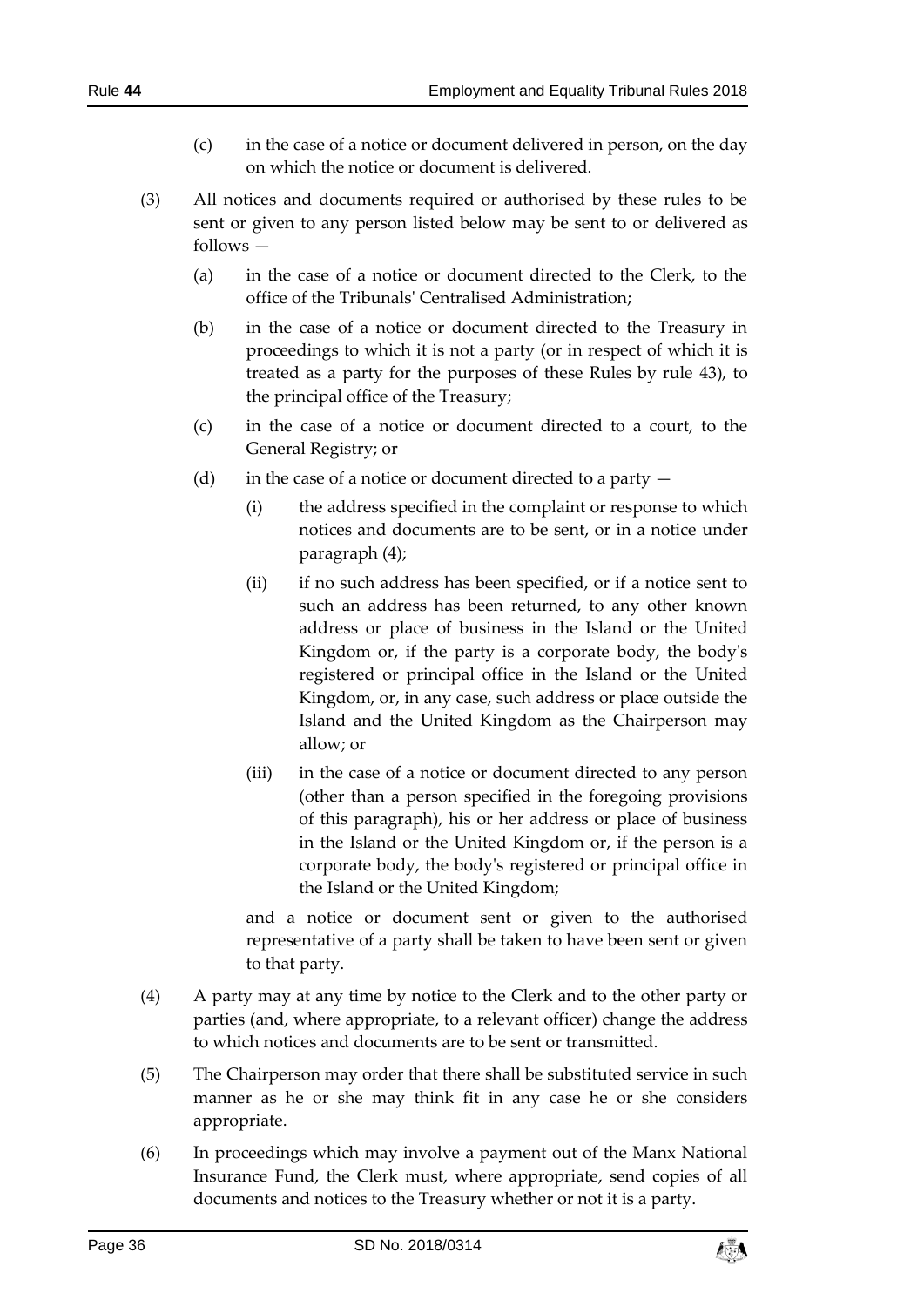#### <span id="page-36-0"></span>**45 Power to prescribe forms**

- (1) The Chief Registrar, after consultation with the Chairperson, must prescribe forms for use —
	- (a) by complainants for the purpose of presenting complaints to the Tribunal; and
	- (b) by respondents to a complaint for the purpose of responding to a complaint before the Tribunal;

and may prescribe such other forms as may be expedient for use in proceedings in the Tribunal.

(2) The Chief Registrar must publish the forms prescribed under paragraph (1) in such manner as he or she considers appropriate in order to bring them to the attention of potential complainants and respondents and their advisers.

#### <span id="page-36-1"></span>**46 Calculation of time limits**

- (1) Any period of time for doing any act required or permitted to be done under any of these Rules, or under any decision, order or judgment of the Tribunal or the Chairperson, shall be calculated in accordance with paragraphs (2) to (6).
- (2) Where any act must or may be done within a certain number of days of or from an event, the date of that event shall not be included in the calculation.

*For example, a respondent is sent a copy of a complaint on 1st October. He or she must present a response to the Clerk within 28 days of the date on which he or she was sent the copy. The last day for presentation of the response is 29th October.*

(3) Where any act must or may be done not less than a certain number of days before or after an event, the date of that event shall not be included in the calculation.

> *For example, if a party wishes to submit representations in writing for consideration by the Tribunal at a hearing, he or she must present them not less than 10 days before the hearing. If the hearing is fixed for 11th October, the representations must be presented no later than 1st October.*

- (4) Where the Tribunal or the Chairperson gives any decision, order or judgment which imposes a time limit for doing any act, the last date for compliance must, wherever practicable, be expressed as a calendar date.
- (5) In rule [24\(](#page-16-1)4) the requirement to send the notice of hearing to the parties not less than 14 days before the date fixed for the hearing shall not be construed as a requirement for service of the notice to have been effected not less than 14 days before the hearing date, but as a requirement for the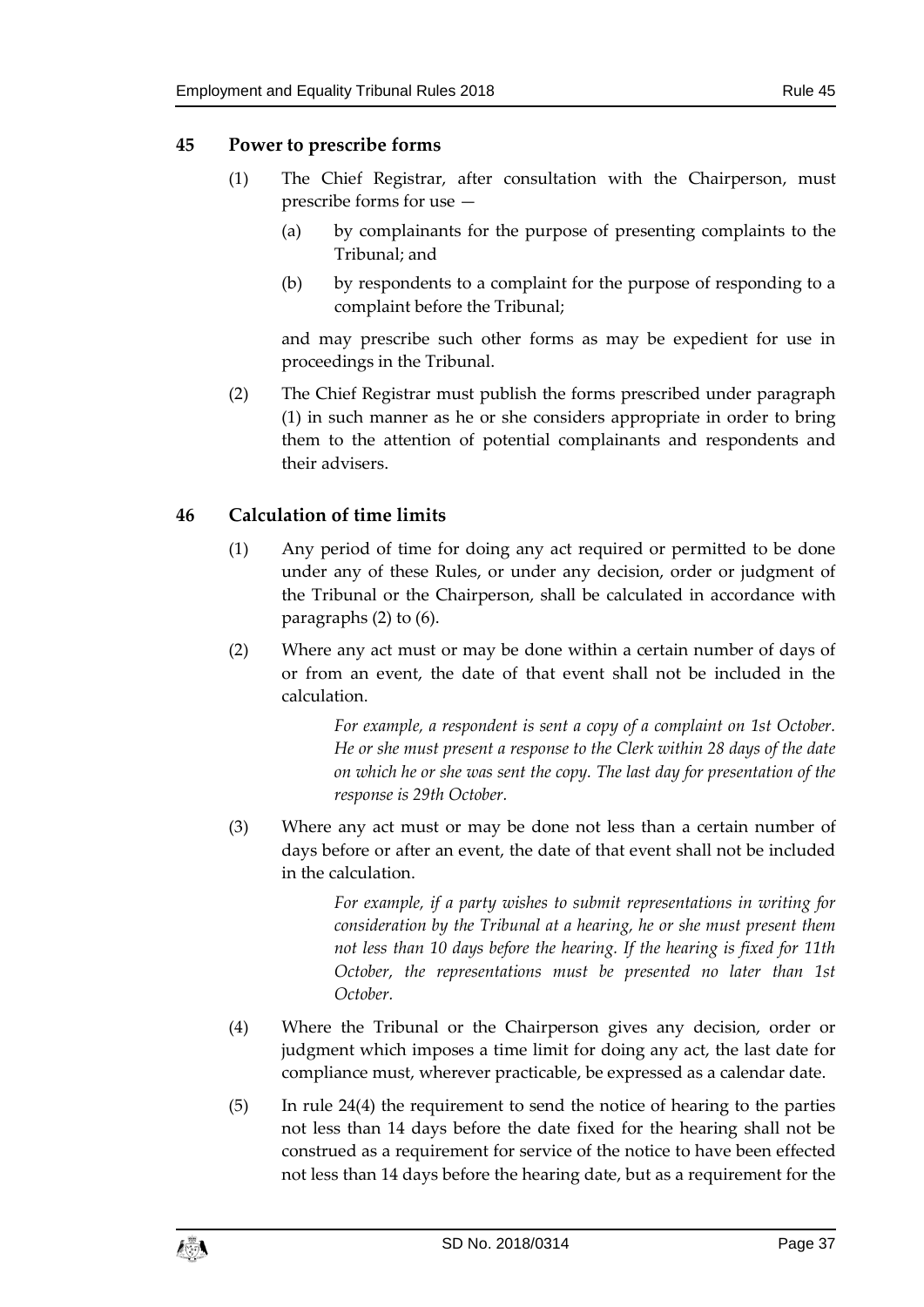notice to have been placed in the post not less than 14 days before that date.

*For example, a hearing is fixed for 15th October; the last day on which the notice may be placed in the post is 1st October.*

(6) Where any act must or may have been done within a certain number of days of a document being sent to a person by the Clerk, the date when the document was sent shall, unless the contrary is proved, be regarded as the date on the letter from the Clerk which accompanied the document.

> *For example, a respondent must present a response to a complaint to the Clerk within 28 days of the date on which he or she was sent a copy of the complaint. If the letter from the Clerk sending him or her a copy of the complaint is dated 1st October, the last day for presentation of the response is 29th October.*

(7) Where a document sent to the Clerk is delivered at a time when the office of the Tribunals' Centralised Administration is closed, it shall be regarded as delivered at the time when the office is next open for business.

#### **MADE 17 DECEMBER 2018**

**W GREENHOW** *Chief Secretary*